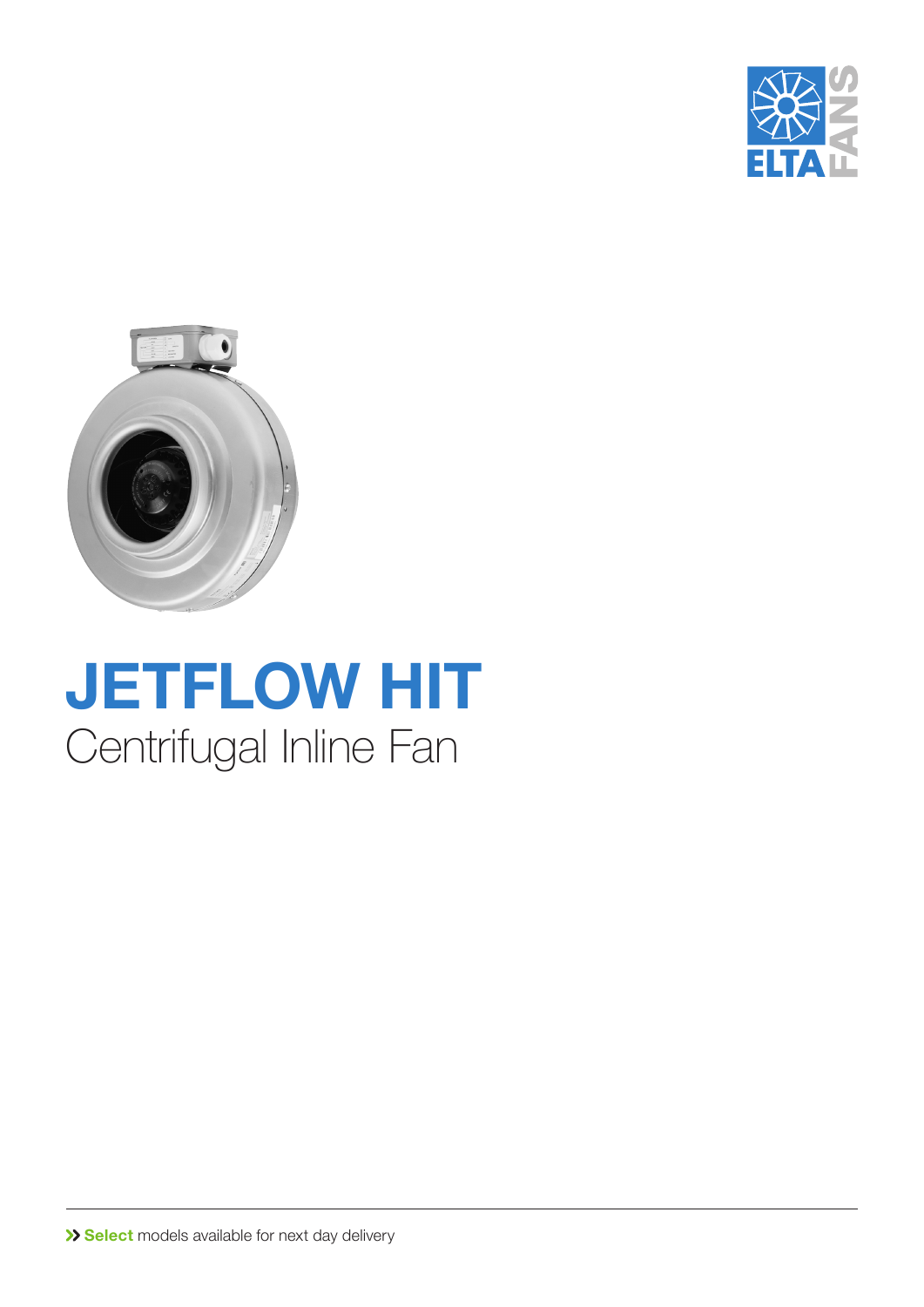### Product Overview **JETFLOW HIT**

- 7 standard sizes from 100mm to 315mm
- Air volume flow rates up to 0.34 m<sup>3</sup>/s
- Static pressures up to 484 Pa
- Suitable for operating temperatures up to +50°C
- Available in **AC**

#### **All metal in-line centrifugal fans Contents which are ideally suited to a wide range of commercial and industrial applications. They provide the ideal solution for high performance requirements in low airflow, medium pressure systems.**

#### **Easy Installation**

All models are designed for direct connection to standard diameter flexible or rigid circular ducting with 25mm long spigots for ease of connection. The integral mounting bracket provides a fast, simple approach to fixing the fan in position.

#### **Space Saving**

A compact casing design, combined with high performance makes the product ideal for ceiling void mounting.

#### **Efficient Performance**

The single inlet, single width backward curved centrifugal impeller is designed to be non overloading and self cleaning ensuring efficiency.

#### **Warranty**

Each HIT has a 12 month warranty.

#### **Construction**

Casings have a galvanised pressed sheet steel construction, providing a robust, long lasting and corrosion resistant casing. All HIT units are supplied complete with integral mounting brackets manufactured from galvanised sheet steel for horizontal or vertical mounting arrangements.

#### **Motor**

Motors have sealed for life ball bearings to enable the fan to be mounted at any angle. They are protected to IP44 with Class F insulation; suitable for speed control and ambient operating temperatures up to +50°C with built in thermal overload protection. Non selfresetting thermal cut-outs are fitted in accordance with EN60335-2-80. Motors are wound for 230V/1Ph/50Hz/60Hz supply.

#### **Impeller**

All impellers are single inlet backward curved centrifugal type. Impellers are balanced to ISO 14694 Grade G6.3.

#### **Typical Applications**

- **Toilets**
- Café
- Entrance Halls
- Duct Ventilation Boost
- **Bathrooms**
- Equipment Cooling
- Air Curtain Supply
- **Restaurants**



| Page | Information                        |
|------|------------------------------------|
| 3    | Performance Range Curves           |
| 4    | Performance, SFP & Electrical Data |
| 5    | Sound Data                         |
| 6    | Dimensional Data                   |
| 7    | EcoDesign 1253/2014                |
| 8    | Accessories                        |
| 18   | <b>Notes</b>                       |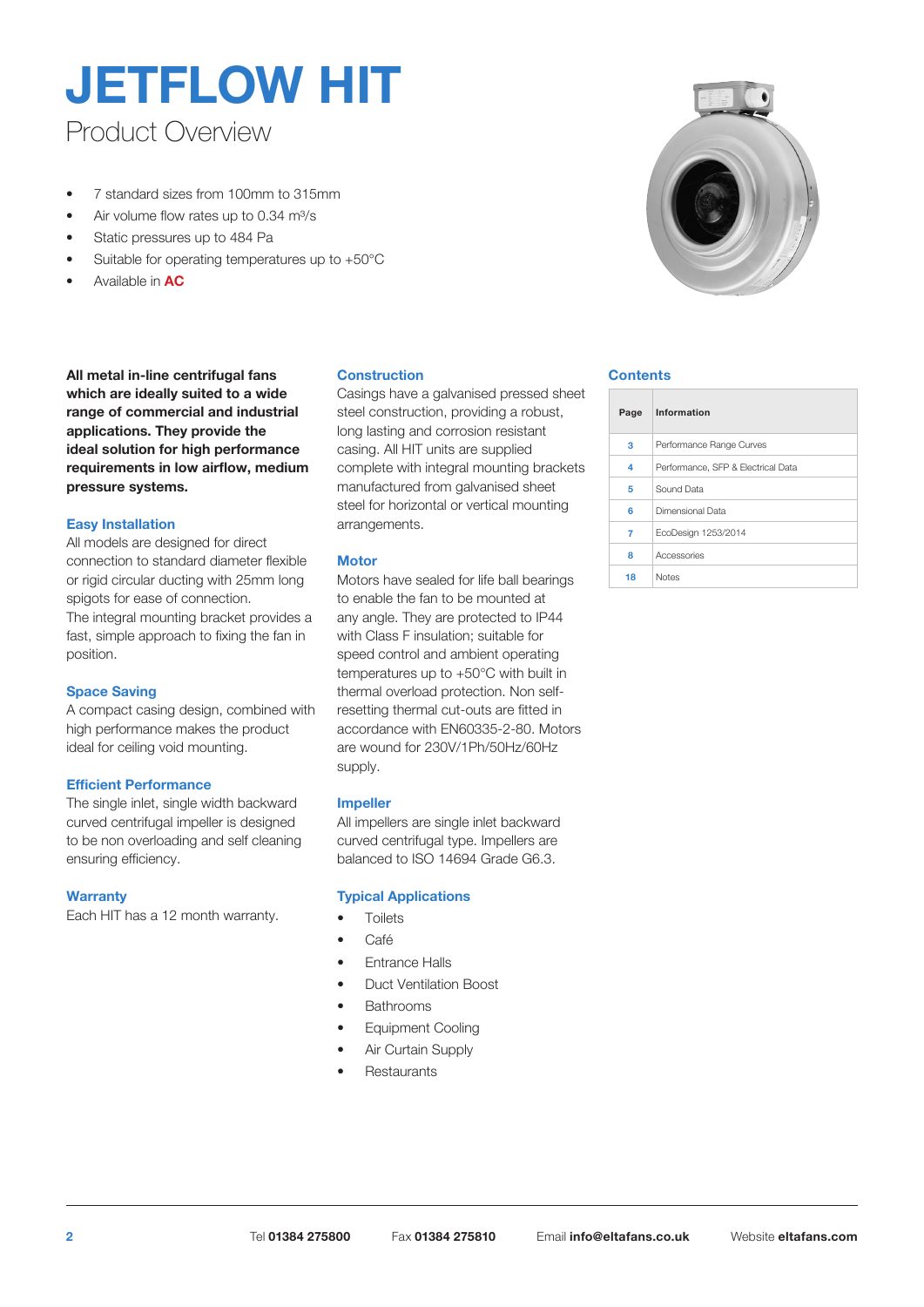# **JETFLOW HIT**

Performance Range Curves

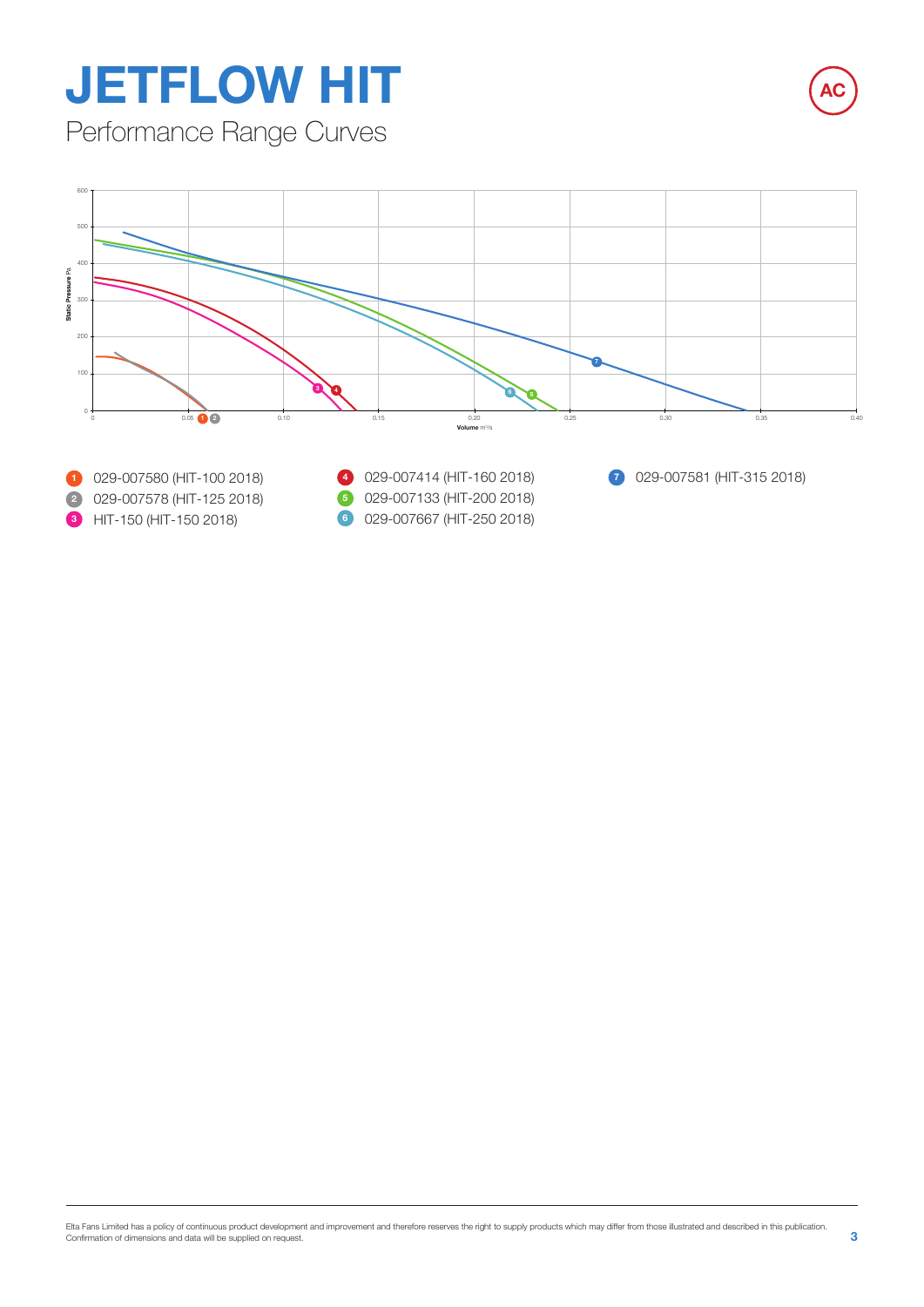### Performance, SFP & Electrical Data **JETFLOW HIT**

#### **Single Phase** 220V to 240V / 50Hz

| Product        | <b>Speed Airflow</b> |                                                                                                                                                                                                                               |               |          |       | Airflow m <sup>3</sup> /s @ Static Pressure Pa |       |       |       |        |                |       | <b>At Best</b><br><b>Efficiency Point</b> |                | Electrical<br>Data | dBA         |              |             |    |        |    |
|----------------|----------------------|-------------------------------------------------------------------------------------------------------------------------------------------------------------------------------------------------------------------------------|---------------|----------|-------|------------------------------------------------|-------|-------|-------|--------|----------------|-------|-------------------------------------------|----------------|--------------------|-------------|--------------|-------------|----|--------|----|
| Code           | <b>Description</b>   | r/min                                                                                                                                                                                                                         | <b>SFP</b>    | $\Omega$ | 25    | 50                                             | 75    | 100   | 150   | 200    | 250            | 300   | 350                                       | 400            | Overall<br>Eff %   | Input<br>kW | Peak<br>Amps | @ 3m        |    |        |    |
|                | <b>HIT-100</b>       |                                                                                                                                                                                                                               | $m^3/s$       | 0.060    | 0.053 | 0.047                                          | 0.040 | 0.033 | ä,    | $\sim$ | ÷.             | ÷,    | $\sim$                                    | $\sim$         |                    |             |              | Inlet       | 42 |        |    |
| 029-007580     | (2018)               | 2725                                                                                                                                                                                                                          | W/(L/s)       | 0.42     | 0.47  | 0.53                                           | 0.61  | 0.73  | ä,    | ÷.     | $\sim$         | ÷,    | $\sim$                                    | $\sim$         | 13.5               | 0.025       | 0.14         | Outlet      | 37 |        |    |
|                | <b>HIT-125</b>       |                                                                                                                                                                                                                               | $m^3/s$       | 0.059    | 0.054 | 0.048                                          | 0.041 | 0.031 | 0.014 | ÷,     | ÷.             | ä,    | $\sim$                                    | ÷.             |                    |             |              | Inlet       | 43 |        |    |
| 029-007578     | (2018)               | 2690                                                                                                                                                                                                                          | W/(L/s)       | 0.43     | 0.47  | 0.53                                           | 0.62  | 0.80  | 1.79  | ÷.     | $\overline{a}$ | ÷     | ÷.                                        | $\overline{a}$ | 12.6               | 0.026       | 0.14         | Outlet      | 38 |        |    |
|                |                      |                                                                                                                                                                                                                               | $m^3/s$       | 0.130    | 0.125 | 0.120                                          | 0.115 | 0.108 | 0.094 | 0.078  | 0.060          | 0.039 | 0.001                                     | $\overline{a}$ |                    |             |              | Inlet       | 52 |        |    |
|                |                      | 2595                                                                                                                                                                                                                          | W/(L/s)       | 0.49     | 0.52  | 0.53                                           | 0.55  | 0.56  | 0.62  | 0.70   | 0.85           | 1.20  | 44.13                                     | $\overline{a}$ | 25.2               | 0.062       | 0.28         | Outlet      | 50 |        |    |
|                | <b>HIT-150</b>       |                                                                                                                                                                                                                               | $m^3/s$       | 0.112    | 0.108 | 0.101                                          | 0.092 | 0.081 | 0.065 | 0.051  | 0.036          | 0.015 | ÷,                                        | ä,             |                    |             |              | Inlet       | 49 |        |    |
| <b>HIT-150</b> | (2018)               | 2300                                                                                                                                                                                                                          | W/(L/s)       | 0.48     | 0.52  | 0.55                                           | 0.59  | 0.64  | 0.75  | 0.86   | 1.08           | 2.15  | ÷,                                        |                | 20.3               | 0.051       | 0.26         | Outlet      | 47 |        |    |
|                |                      |                                                                                                                                                                                                                               | $m^3/s$       | 0.090    | 0.081 | 0.065                                          | 0.055 | 0.049 | 0.038 | 0.029  | 0.017          |       |                                           |                |                    |             |              | Inlet       | 46 |        |    |
|                |                      | 2120                                                                                                                                                                                                                          | W/(L/s)       | 0.59     | 0.67  | 0.85                                           | 0.97  | 1.04  | 1.21  | 1.43   | 2.06           |       |                                           |                | 13.0               | 0.045       | 0.25         | Outlet 44   |    |        |    |
|                |                      | 2700                                                                                                                                                                                                                          | $m^3/s$       | 0.138    | 0.133 | 0.128                                          | 0.122 | 0.116 | 0.104 | 0.090  | 0.073          | 0.051 | 0.017                                     |                |                    |             |              | Inlet       | 46 |        |    |
|                |                      |                                                                                                                                                                                                                               | W/(L/s)       | 0.37     | 0.41  | 0.43                                           | 0.45  | 0.46  | 0.48  | 0.51   | 0.56           | 0.70  | 1.99                                      |                | 33.6               | 0.055       | 0.24         | Outlet 45   |    |        |    |
| 029-007414     | <b>HIT-160</b>       | 2370                                                                                                                                                                                                                          | $m^3/s$       | 0.121    | 0.117 | 0.111                                          | 0.104 | 0.094 | 0.075 | 0.057  | 0.041          | 0.021 | ÷,                                        |                |                    |             |              | Inlet       | 43 |        |    |
|                | (2018)               |                                                                                                                                                                                                                               | W/(L/s)       | 0.41     | 0.45  | 0.48                                           | 0.52  | 0.55  | 0.66  | 0.77   | 0.95           | 1.58  | ÷,                                        |                | 22.3               | 0.051       | 0.23         | Outlet      | 42 |        |    |
|                |                      | 2715                                                                                                                                                                                                                          | $m^3/s$       | 0.112    | 0.106 | 0.097                                          | 0.084 | 0.071 | 0.052 | 0.039  | 0.027          | 0.012 |                                           |                | 16.2               | 0.043       | 0.24         | Inlet       | 40 |        |    |
|                |                      |                                                                                                                                                                                                                               | W/(L/s)       | 0.44     | 0.49  | 0.55                                           | 0.64  | 0.75  | 0.96  | 1.15   | 1.44           | 2.67  | $\sim$                                    |                |                    |             |              | Outlet      | 40 |        |    |
|                |                      | 2565                                                                                                                                                                                                                          | $m^3/s$       | 0.243    | 0.235 | 0.227                                          | 0.218 | 0.210 | 0.193 | 0.175  | 0.155          | 0.133 | 0.106                                     | 0.070          | 38.4               |             | 0.46         | Inlet       | 46 |        |    |
|                |                      |                                                                                                                                                                                                                               | W/(L/s)       | 0.39     | 0.43  | 0.46                                           | 0.48  | 0.48  | 0.50  | 0.51   | 0.51           | 0.51  | 0.63                                      | 0.96           |                    | 0.104       |              |             |    | Outlet | 45 |
|                | <b>HIT-200</b>       |                                                                                                                                                                                                                               | $m^3/s$       | 0.225    | 0.217 | 0.208                                          | 0.199 | 0.188 | 0.166 | 0.141  | 0.117          | 0.091 | 0.065                                     | 0.036          |                    |             |              | Inlet       | 44 |        |    |
| 029-007133     | (2018)               | 2395                                                                                                                                                                                                                          | W/(L/s)       | 0.34     | 0.45  | 0.50                                           | 0.52  | 0.50  | 0.50  | 0.51   | 0.57           | 0.73  | 1.03                                      | 1.89           | 30.8               | 0.088       | 0.43         | Outlet      | 43 |        |    |
|                |                      | 2100                                                                                                                                                                                                                          | $m^3/s$       | 0.206    | 0.199 | 0.190                                          | 0.179 | 0.164 | 0.132 | 0.104  | 0.078          | 0.053 | 0.030                                     | 0.013          |                    |             |              | Inlet       | 42 |        |    |
|                |                      |                                                                                                                                                                                                                               | W/(L/s)       | 0.42     | 0.46  | 0.50                                           | 0.53  | 0.56  | 0.67  | 0.78   | 0.91           | 1.05  | 1.59                                      | 3.66           | 22.4               | 0.092       | 0.43         | Outlet   41 |    |        |    |
|                |                      | 2555                                                                                                                                                                                                                          | $m^3/s$       | 0.232    | 0.225 | 0.218                                          | 0.211 | 0.203 | 0.186 | 0.168  | 0.146          | 0.122 | 0.092                                     | 0.056          |                    |             | 0.48         | Inlet       | 47 |        |    |
|                |                      |                                                                                                                                                                                                                               | W/(L/s)       | 0.42     | 0.46  | 0.48                                           | 0.50  | 0.51  | 0.53  | 0.55   | 0.57           | 0.62  | 0.79                                      | 1.31           | 35.3               | 0.105       |              | Outlet 46   |    |        |    |
| 029-007667     | <b>HIT-250</b>       | 2295                                                                                                                                                                                                                          | $m^3/s$       | 0.216    | 0.208 | 0.199                                          | 0.189 | 0.179 | 0.156 | 0.131  | 0.104          | 0.077 | 0.049                                     | 0.018          | 26.5               | 0.100       | 0.45         | Inlet       | 44 |        |    |
|                | (2018)               |                                                                                                                                                                                                                               | W/(L/s)       | 0.43     | 0.47  | 0.51                                           | 0.53  | 0.55  | 0.60  | 0.67   | 0.75           | 0.88  | 1.29                                      | 3.42           |                    |             |              | Outlet      | 43 |        |    |
|                |                      |                                                                                                                                                                                                                               | $m^3/s$       | 0.204    | 0.194 | 0.184                                          | 0.172 | 0.158 | 0.127 | 0.099  | 0.075          | 0.052 | 0.030                                     | $\sim$         |                    |             | 0.44         | Inlet       | 43 |        |    |
|                |                      | 2115                                                                                                                                                                                                                          | W/(L/s)       | 0.45     | 0.49  | 0.54                                           | 0.58  | 0.62  | 0.74  | 0.88   | 1.04           | 1.25  | 1.98                                      | $\sim$         | 20.2               | 0.099       |              | Outlet   41 |    |        |    |
|                |                      |                                                                                                                                                                                                                               | $m^3/s$       | 0.342    | 0.327 | 0.312                                          | 0.297 | 0.283 | 0.254 | 0.224  | 0.190          | 0.153 | 0.111                                     | 0.070          |                    |             |              | Inlet       | 46 |        |    |
|                |                      | 2190                                                                                                                                                                                                                          | W/(L/s)       | 0.42     | 0.46  | 0.49                                           | 0.52  | 0.55  | 0.61  | 0.66   | 0.72           | 0.80  | 1.02                                      | 1.61           | 30.6               | 0.156       | 0.69         | Outlet      | 47 |        |    |
|                | <b>HIT-315</b>       |                                                                                                                                                                                                                               | $m^3/s$       | 0.323    | 0.301 | 0.283                                          | 0.266 | 0.250 | 0.215 | 0.175  | 0.127          | 0.082 | 0.051                                     | 0.030          |                    |             |              | Inlet       | 44 |        |    |
| 029-007581     | (2018)               | 1965<br>W/(L/s)<br>3.32<br>0.40<br>0.49<br>0.54<br>0.58<br>0.66<br>0.78<br>0.99<br>1.33<br>1.94<br>0.45<br>0.220<br>0.085<br>0.023<br>$m^3/s$<br>0.299<br>0.284<br>0.267<br>0.246<br>0.163<br>0.060<br>0.040<br>0.118<br>1785 | 24.5<br>0.144 |          | 0.66  | Outlet                                         | 44    |       |       |        |                |       |                                           |                |                    |             |              |             |    |        |    |
|                |                      |                                                                                                                                                                                                                               |               |          |       |                                                |       |       |       |        | 0.64           | Inlet | 42                                        |                |                    |             |              |             |    |        |    |
|                |                      |                                                                                                                                                                                                                               | W/(L/s)       | 0.42     | 0.46  | 0.51                                           | 0.57  | 0.63  | 0.84  | 1.10   | 1.37           | 1.64  | 2.17                                      | 3.77           | 17.6               | 0.139       |              | Outlet      | 43 |        |    |

**AC**

Data provided is at standard air density of 1.2 kg/mª.<br>Data in accordance with ErP 1253/2014 of the European Parliament. Product category is NRVU. Measurement category used to determine energy efficiency: C.<br>Peak Amps @ 23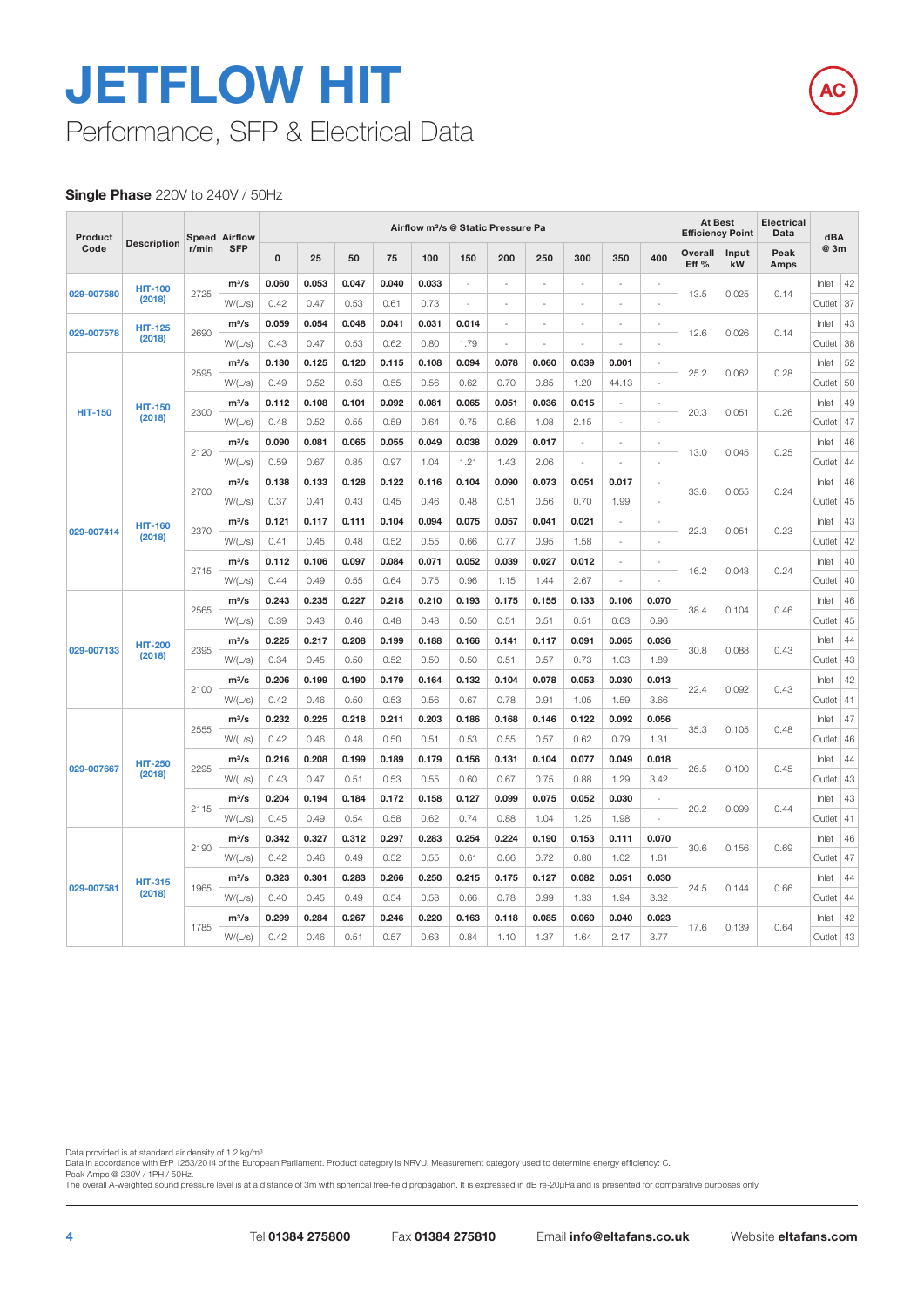### Sound Data **JETFLOW HIT**

#### **Single Phase** 220V to 240V / 50Hz

| Product        |                    | Speed |        |        |       |       | Sound Power Level dBW @ Octave Band Hz |      |      |      |      | <b>Total</b> |    |
|----------------|--------------------|-------|--------|--------|-------|-------|----------------------------------------|------|------|------|------|--------------|----|
| Code           | <b>Description</b> | r/min |        | 63Hz   | 125Hz | 250Hz | 500Hz                                  | 1kHz | 2kHz | 4kHz | 8kHz | dB           |    |
|                | <b>HIT-100</b>     |       | Inlet  | 65     | 68    | 65    | 62                                     | 55   | 47   | 36   | 27   | 72           |    |
| 029-007580     | (2018)             | 2725  | Outlet | 64     | 63    | 62    | 54                                     | 50   | 43   | 37   | 26   | 68           |    |
|                | <b>HIT-125</b>     |       | Inlet  | 67     | 70    | 68    | 62                                     | 54   | 47   | 39   | 29   | 74           |    |
| 029-007578     | (2018)             | 2690  | Outlet | 73     | 65    | 63    | 55                                     | 49   | 42   | 34   | 25   | 74           |    |
|                |                    |       | Inlet  | 75     | 82    | 74    | 72                                     | 64   | 61   | 54   | 49   | 84           |    |
|                |                    | 2595  | Outlet | 74     | 81    | 74    | 64                                     | 64   | 60   | 52   | 47   | 83           |    |
|                | <b>HIT-150</b>     |       | Inlet  | 73     | 79    | 70    | 69                                     | 61   | 58   | 50   | 44   | 81           |    |
| <b>HIT-150</b> | (2018)             | 2300  | Outlet | 72     | 80    | 70    | 61                                     | 60   | 56   | 47   | 42   | 81           |    |
|                |                    |       | Inlet  | 70     | 76    | 67    | 66                                     | 57   | 54   | 46   | 40   | 78           |    |
|                |                    | 2120  | Outlet | 70     | 77    | 66    | 57                                     | 56   | 52   | 41   | 37   | 78           |    |
|                |                    |       | Inlet  | 68     | 66    | 65    | 65                                     | 60   | 60   | 55   | 46   | 73           |    |
|                |                    | 2700  | Outlet | 74     | 65    | 62    | 61                                     | 60   | 60   | 54   | 45   | 75           |    |
| 029-007414     | <b>HIT-160</b>     |       | Inlet  | 64     | 64    | 63    | 61                                     | 56   | 57   | 49   | 39   | 70           |    |
|                | (2018)             | 2370  | Outlet | 63     | 65    | 60    | 57                                     | 57   | 57   | 49   | 37   | 69           |    |
|                |                    |       | Inlet  | 64     | 65    | 60    | 59                                     | 53   | 53   | 43   | 33   | 69           |    |
|                |                    | 2715  | Outlet | 64     | 63    | 58    | 56                                     | 54   | 56   | 47   | 36   | 68           |    |
|                |                    |       | Inlet  | 72     | 71    | 69    | 65                                     | 60   | 56   | 50   | 50   | 76           |    |
|                |                    | 2565  | Outlet | 72     | 71    | 66    | 62                                     | 59   | 57   | 53   | 53   | 76           |    |
|                | <b>HIT-200</b>     |       | Inlet  | 70     | 72    | 66    | 63                                     | 57   | 54   | 47   | 45   | 75           |    |
| 029-007133     | (2018)             | 2395  | Outlet | 70     | 70    | 65    | 59                                     | 57   | 54   | 50   | 50   | 74           |    |
|                |                    |       | Inlet  | 72     | 69    | 66    | 61                                     | 55   | 51   | 45   | 40   | 75           |    |
|                |                    | 2100  | Outlet | 69     | 69    | 64    | 58                                     | 54   | 52   | 48   | 47   | 73           |    |
|                |                    |       | Inlet  | 68     | 75    | 69    | 64                                     | 61   | 57   | 51   | 48   | $77$         |    |
|                |                    | 2555  | Outlet | 72     | 72    | 71    | 60                                     | 59   | 57   | 50   | 50   | $77$         |    |
|                | <b>HIT-250</b>     |       | Inlet  | 69     | 73    | 66    | 62                                     | 58   | 55   | 48   | 45   | 75           |    |
| 029-007667     | (2018)             | 2295  | Outlet | 71     | 70    | 66    | 59                                     | 57   | 55   | 48   | 45   | 75           |    |
|                |                    |       | Inlet  | 67     | 71    | 66    | 60                                     | 56   | 53   | 48   | 44   | 74           |    |
|                |                    | 2115  | Outlet | 70     | 69    | 66    | 56                                     | 54   | 52   | 45   | 41   | 74           |    |
|                |                    |       | Inlet  | 80     | 72    | 70    | 64                                     | 60   | 53   | 50   | 51   | 81           |    |
|                |                    | 2190  | Outlet | 77     | 77    | 71    | 62                                     | 61   | 58   | 53   | 53   | 81           |    |
|                | <b>HIT-315</b>     |       | Inlet  | 76     | 70    | 69    | 61                                     | 56   | 48   | 50   | 47   | 78           |    |
| 029-007581     | (2018)             | 1965  | Outlet | 76     | 72    | 67    | 58                                     | 58   | 54   | 51   | 51   | 78           |    |
|                |                    |       | Inlet  | 76     | 70    | 65    | 59                                     | 54   | 50   | 53   | 43   | 77           |    |
|                |                    |       | 1785   | Outlet | 76    | 73    | 64                                     | 57   | 55   | 53   | 53   | 46           | 78 |

Data provided at standard air density of 1.2 kg/m<sup>3</sup>.

Tests and preparation of the sound data have been carried out in accordance with BS 848 Part 2:1985 at 50% peak pressure. The Sound Power Level Spectra are in dB re-1pW.

**AC**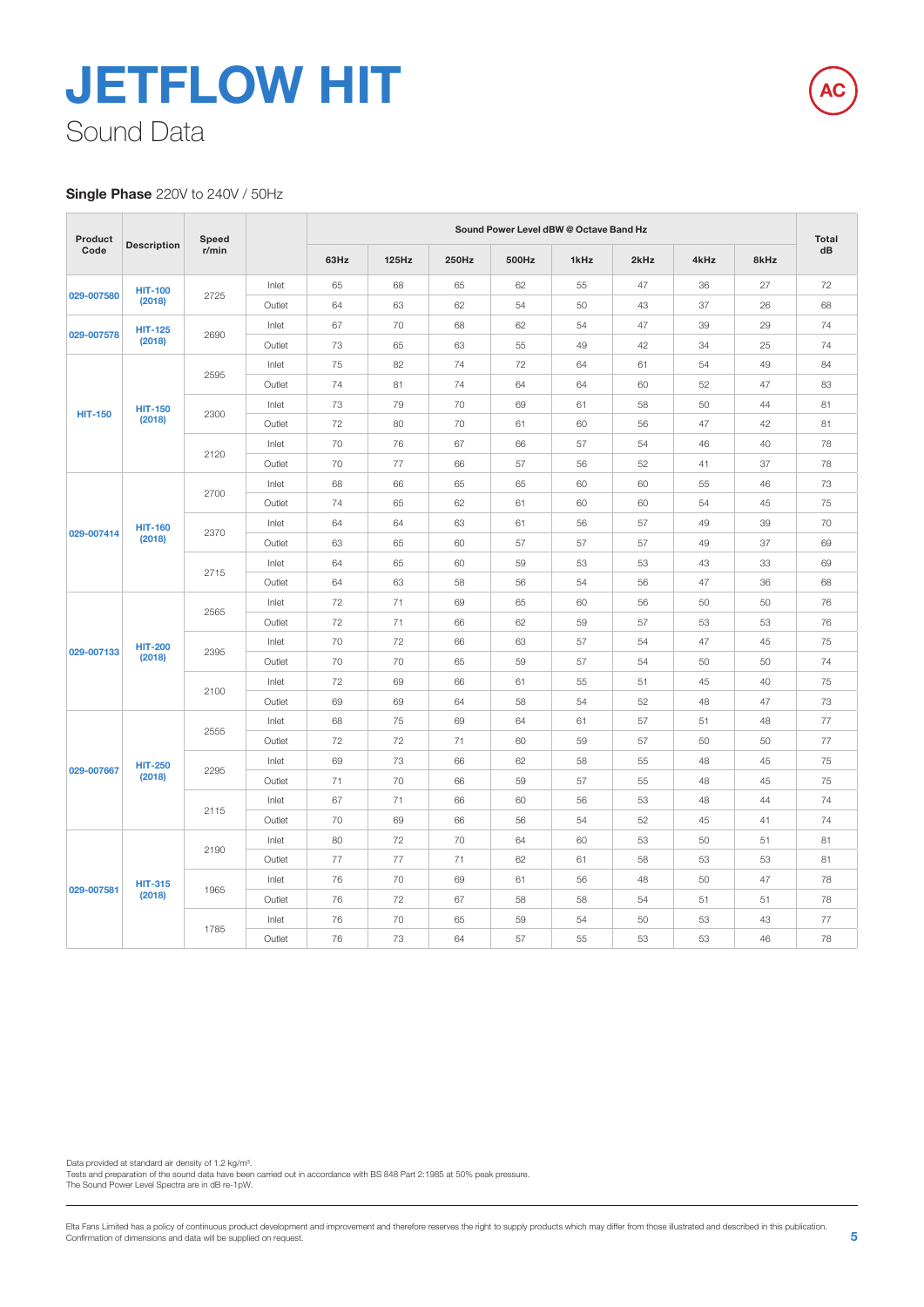### Dimensional Data **JETFLOW HIT**



#### **Single Phase**

| <b>Product Code</b> | <b>Description</b> | $\mathsf{A}$ | в   | C   | D   | E   | F   | G   | Weight<br>kg |
|---------------------|--------------------|--------------|-----|-----|-----|-----|-----|-----|--------------|
| 029-007580          | HIT-100 (2018)     | 98           | 204 | 130 | 237 | 284 | 270 | 47  | 3.7          |
| 029-007578          | HIT-125 (2018)     | 123          | 202 | 130 | 237 | 284 | 270 | 47  | 3.7          |
| <b>HIT-150</b>      | HIT-150 (2018)     | 148          | 195 | 165 | 278 | 326 | 312 | 47  | 3.6          |
| 029-007414          | HIT-160 (2018)     | 158          | 195 | 165 | 278 | 326 | 312 | 47  | 3.6          |
| 029-007133          | HIT-200 (2018)     | 198          | 242 | 190 | 333 | 392 | 372 | 100 | 5.5          |
| 029-007667          | HIT-250 (2018)     | 248          | 210 | 190 | 333 | 392 | 372 | 100 | 5.3          |
| 029-007581          | HIT-315 (2018)     | 313          | 280 | 227 | 400 | 460 | 440 | 100 | 8.8          |

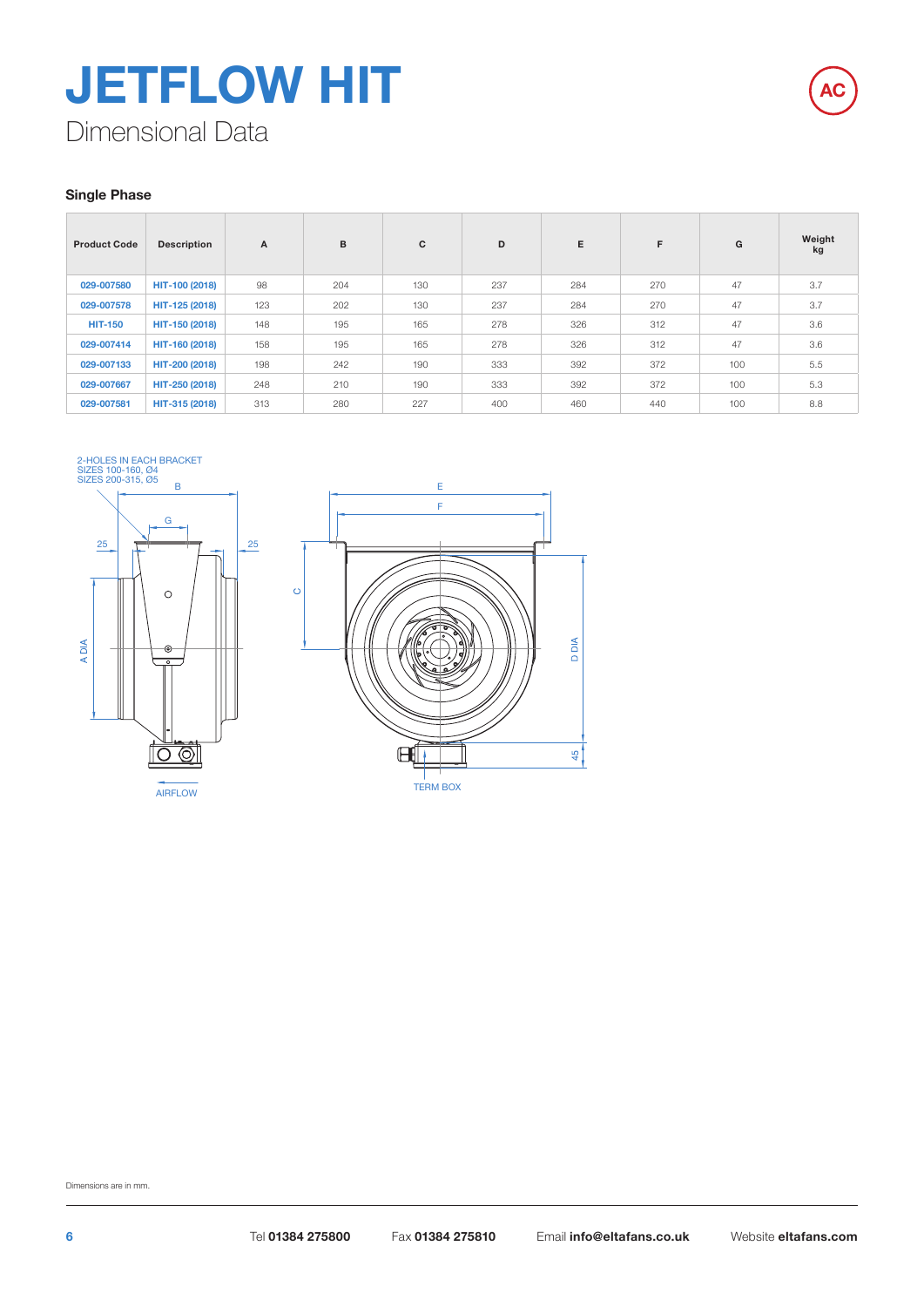# **JETFLOW HIT**

### EcoDesign 1253/2014 - Information Requirements

#### **REV2** 01/05/2018

| $\mathbf{A}$  | B                                                      |          | $C^*$ |      | D.                                                                   | E | F | G | H |     | J              | ĸ     |     | N    | $\Omega$ | P   | $\Omega$ | R. | s                |
|---------------|--------------------------------------------------------|----------|-------|------|----------------------------------------------------------------------|---|---|---|---|-----|----------------|-------|-----|------|----------|-----|----------|----|------------------|
|               |                                                        | C.1      | C.2   | C.3  |                                                                      |   |   |   |   |     |                |       |     |      |          |     |          |    |                  |
|               | Elta Fans Ltd   029-007580 (HIT-100 2018)              | NRVU UVU |       |      | 2018 Single Speed None   n/a   0.031   0.025                         |   |   |   |   | n/a | $\overline{4}$ | 105.4 | n/a | 13.5 | < 5      | n/a | n/a      | 42 | www.eltafans.com |
|               | Elta Fans Ltd   029-007578 (HIT-125 2018)              |          |       |      | NRVU UVU 2018 Single Speed None n/a 0.035 0.026                      |   |   |   |   |     | $n/a$ 2.83     | 92.8  | n/a | 12.6 | < 5      | n/a | n/a      | 43 | www.eltafans.com |
| Elta Fans Ltd | HIT-150 (HIT-150 2018)                                 | NRVU UVU |       |      | 2018   Multi-Speed   None   n/a   0.069   0.062                      |   |   |   |   | n/a | 3.9            | 227.6 | n/a | 25.2 | < 5      | n/a | n/a      | 52 | www.eltafans.com |
| Elta Fans Ltd | 029-007414 (HIT-160 2018) NRVU UVU                     |          |       |      | 2018   Multi-Speed   None   n/a   0.079   0.055                      |   |   |   |   |     | n/a 3.91       | 235.4 | n/a | 33.6 | < 5      | n/a | n/a      | 46 | www.eltafans.com |
|               | Elta Fans Ltd   029-007133 (HIT-200 2018)   NRVU   UVU |          |       | 2018 | Multi-Speed None n/a 0.134 0.104                                     |   |   |   |   | n/a | 4.25           | 300   | n/a | 38.4 | < 5      | n/a | n/a      | 46 | www.eltafans.com |
| Elta Fans Ltd | 029-00667 (HIT-250 2018)                               |          |       |      | NRVU UVU 2018 Multi-Speed None n/a 0.133 0.105 n/a 2.7               |   |   |   |   |     |                | 279.8 | n/a | 35.3 | < 5      | n/a | n/a      | 47 | www.eltafans.com |
|               | Elta Fans Ltd   029-007581 (HIT-315 2018)   NRVU   UVU |          |       |      | 2018   Multi-Speed   None   n/a   0.188   0.156   n/a   2.42   253.7 |   |   |   |   |     |                |       | n/a | 30.6 | < 5      | n/a | n/a      | 46 | www.eltafans.com |

- **A** Manufacturer's Name
- **B** Model Identifier
- **C.1** RVU or NRVU
- **C.2** UVU or BVU
- **C.3** ErP Compliance
- **D** Type of Drive (MSD or VSD)
- **E** Type of HRS (Run Around or Other or None)
- **F** Thermal Efficiency (% or N/A)
- **G** Nominal Flow Rate (m<sup>3</sup>/s)
- **H** Effective electrical power input (kW)
- **I** SFP int (W/m<sup>3</sup>/s)
- **J** Face Velocity (m/s)
- **K** Nominal External Pressure (Pa)
- **L** Internal pressure drop of ventilation components (Pa)
- **N** Static efficiency of fan used 327/2011
- **O** Maximum external leakage rate (%)
- **P** Energy Classification of filters
- **Q** Description of visual filter warning
- **R** Casing sound power level (LWA)
- **S** Website for disassembly instructions

\* Declared Typology C

**AC**

Elta Fans Limited has a policy of continuous product development and improvement and therefore reserves the right to supply products which may differ from those illustrated and described in this publication.<br>Confirmation o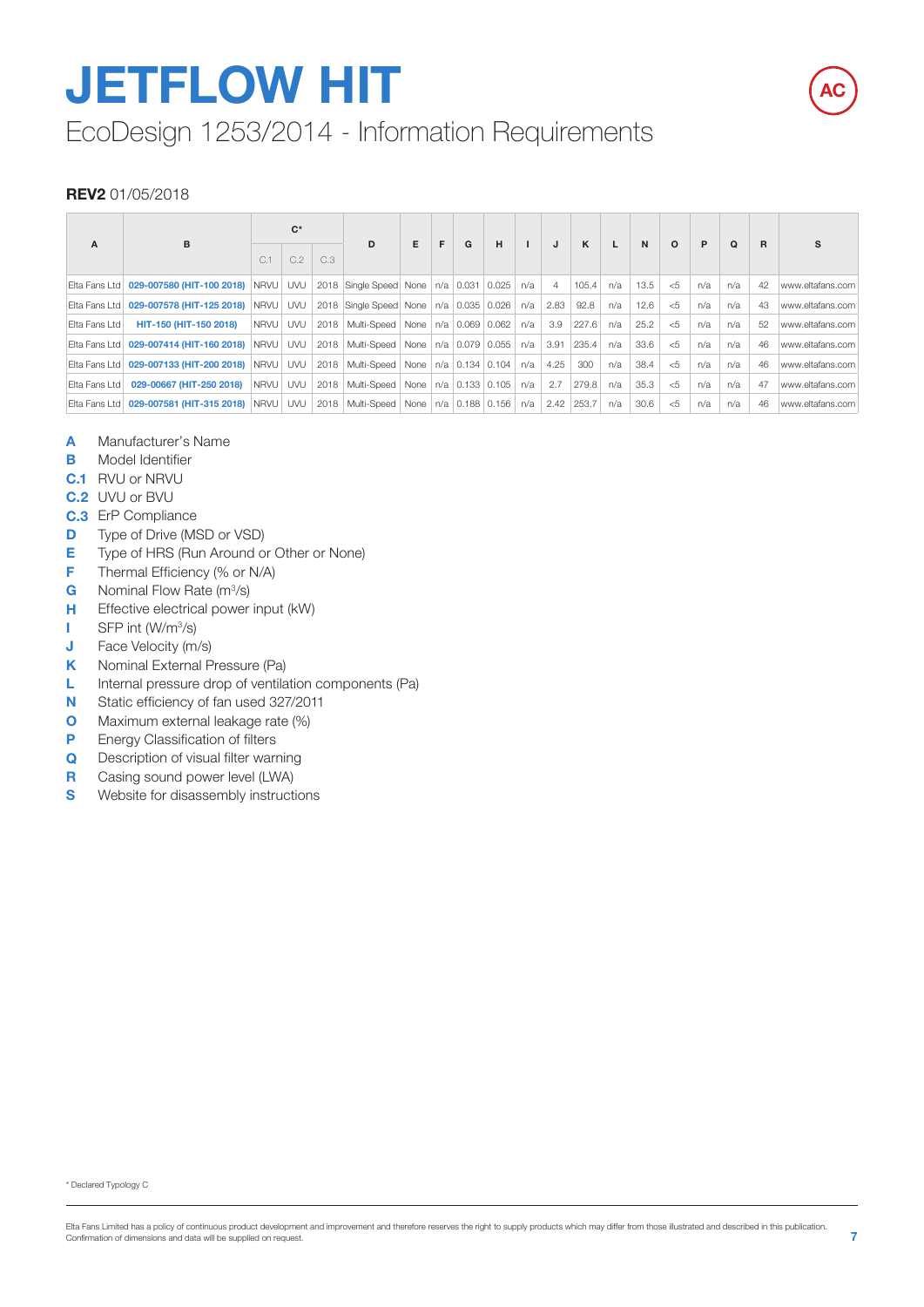### Accessories **JETFLOW HIT**



| <b>Product Code</b> | <b>Description</b> | 3 Speed<br>Switch | <b>Box Fan</b><br><b>Flexible Connectors</b><br>(each) | Damper         | <b>Electric</b><br><b>Heater Battery</b> | <b>Fast Clamps</b><br>(each) | Panel<br>Filter |
|---------------------|--------------------|-------------------|--------------------------------------------------------|----------------|------------------------------------------|------------------------------|-----------------|
| 029-007580          | HIT-100 (2018)     | $\sim$            | 018-0100-FLFX                                          | 018-100-DAMPFR | 018-CV10-06-1M                           | 018-100-CLAMP                | 018-0100-FILT-P |
| 029-007578          | HIT-125 (2018)     | $\sim$            | 018-0125-FLFX                                          | 018-125-DAMPFR | 018-CV12-12-1M                           | 018-125-CLAMP                | 018-0125-FILT-P |
| <b>HIT-150</b>      | HIT-150 (2018)     | 149-MTS10         | 018-0150-FLFX                                          | 018-150-DAMPFR | 018-CV15-27-1M                           | 018-150-CLAMP                | 018-0150-FILT-P |
| 029-007414          | HIT-160 (2018)     | 149-MTS10         | 018-0160-FLFX                                          | 018-160-DAMPFR | 018-CV16-21-1M                           | 018-160-CLAMP                | 018-0160-FILT-P |
| 029-007133          | HIT-200 (2018)     | 149-MTS10         | 018-0200-FLFX                                          | 018-200-DAMPFR | 018-CV20-30-1M                           | 018-200-CLAMP                | 018-0200-FILT-P |
| 029-007667          | HIT-250 (2018)     | 149-MTS10         | 018-0250-FLFX                                          | 018-250-DAMPFR | 018-CV25-30-1M                           | 018-250-CLAMP                | 018-0250-FILT-P |
| 029-007581          | HIT-315 (2018)     | 149-MTS10         | 018-0315-FLFX                                          | 018-315-DAMPFR | 018-CV31-30-1M                           | 018-315-CLAMP                | 018-0315-FILT-P |

| <b>Product Code</b> | <b>Description</b> | <b>Spigot Silencer</b><br>300mm Long | <b>Spigot Silencer</b><br>600mm Long | <b>Spigot Silencer</b><br>900mm Long | <b>Spigot Silencer</b><br>1200mm Long | <b>Transformer</b><br>Controller | Wiring<br>Diagram |
|---------------------|--------------------|--------------------------------------|--------------------------------------|--------------------------------------|---------------------------------------|----------------------------------|-------------------|
| 029-007580          | HIT-100 (2018)     | 068-0100-JF1                         | 068-0100-JF2                         | 068-0100-JF3                         | 068-0100-JF4                          | 149-TC12                         | 152-549           |
| 029-007578          | HIT-125 (2018)     | 068-0125-JF1                         | 068-0125-JF2                         | 068-0125-JF3                         | 068-0125-JF4                          | 149-TC12                         | 152-549           |
| <b>HIT-150</b>      | HIT-150 (2018)     | 068-0150-JF1                         | 068-0150-JF2                         | 068-0150-JF3                         | 068-0150-JF4                          | $\sim$                           | 152-529           |
| 029-007414          | HIT-160 (2018)     | 068-0160-JF1                         | 068-0160-JF2                         | 068-0160-JF3                         | 068-0160-JF4                          | - 11                             | 152-529           |
| 029-007133          | HIT-200 (2018)     | 068-0200-JF1                         | 068-0200-JF2                         | 068-0200-JF3                         | 068-0200-JF4                          | - 11                             | 152-529           |
| 029-007667          | HIT-250 (2018)     | 068-0250-JF1                         | 068-0250-JF2                         | 068-0250-JF3                         | 068-0250-JF4                          | . .                              | 152-529           |
| 029-007581          | HIT-315 (2018)     | 068-0315-JF1                         | 068-0315-JF2                         | 068-0315-JF3                         | 068-0315-JF4                          | <b>.</b>                         | 152-529           |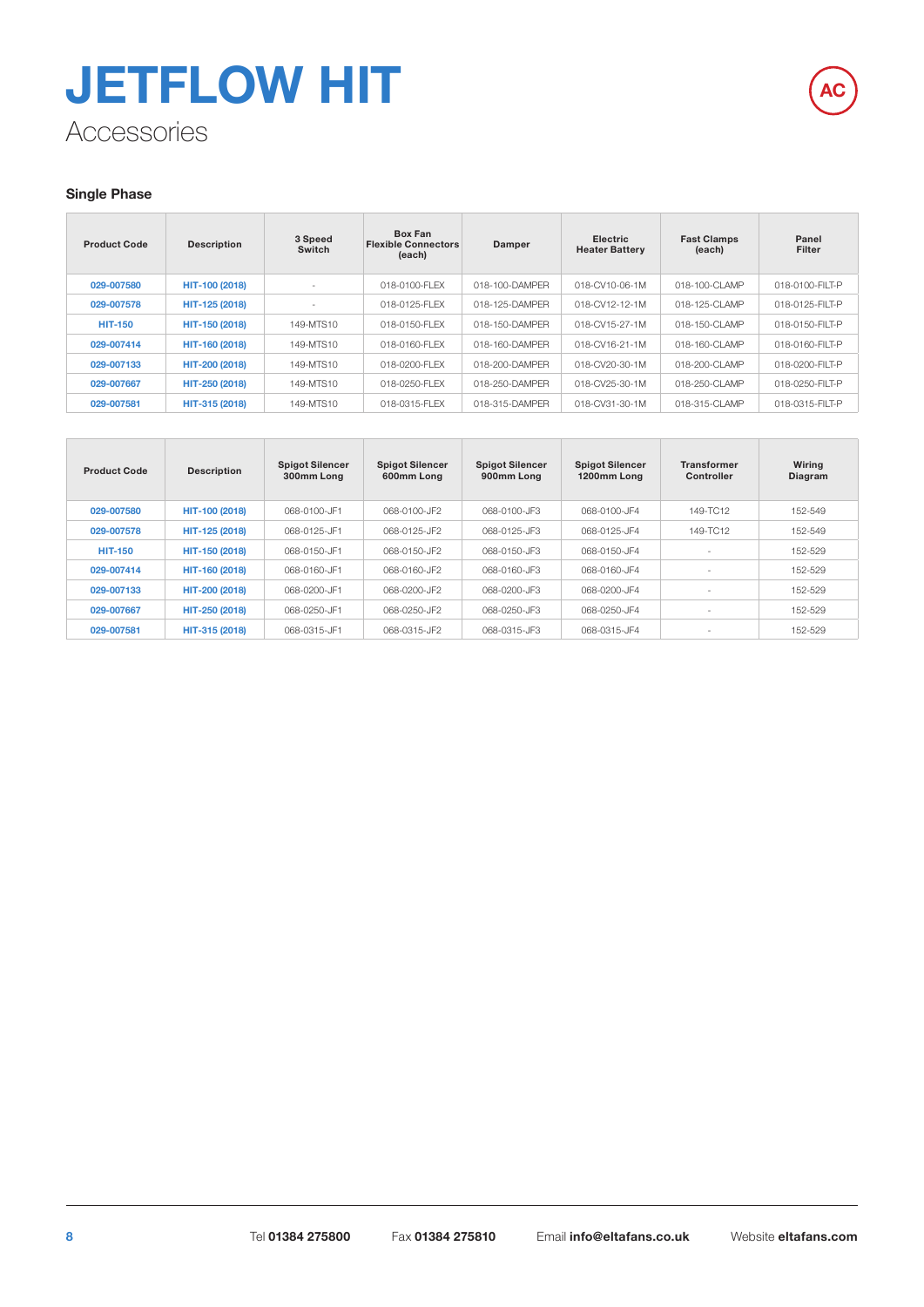### Accessories 3 SPEED SWITCH

- 3 step switch MTS
- Surface and flush mounting
- Maximum ambient temperature 50°C
- VDE
- Protection class IP44

#### **Single Phase** 220V to 240V / 50Hz or 60Hz



| <b>Product Code</b> | ID     | $\mathbf{A}$                    | в  |      | ப    | Weight<br>kg |
|---------------------|--------|---------------------------------|----|------|------|--------------|
| <b>MTS10</b>        | 128145 | $\overline{\phantom{0}}$<br>(4) | 83 | 66.5 | 66.5 | 0.2          |

 $\overline{D}$ 



| $U_{\text{max}}$ | Hz           | max    | $P_{max}$  |
|------------------|--------------|--------|------------|
| $250V -$         | 50Hz         | 4A     | $\sim$     |
| $120V -$<br>240V | 60Hz<br>60Hz | $\sim$ | 1hp<br>2hp |

#### **Legend**



Maximum operating current

 $U_{\text{max}}$  Maximum Voltage<br> $P_{\text{max}}$  Maximum power Maximum power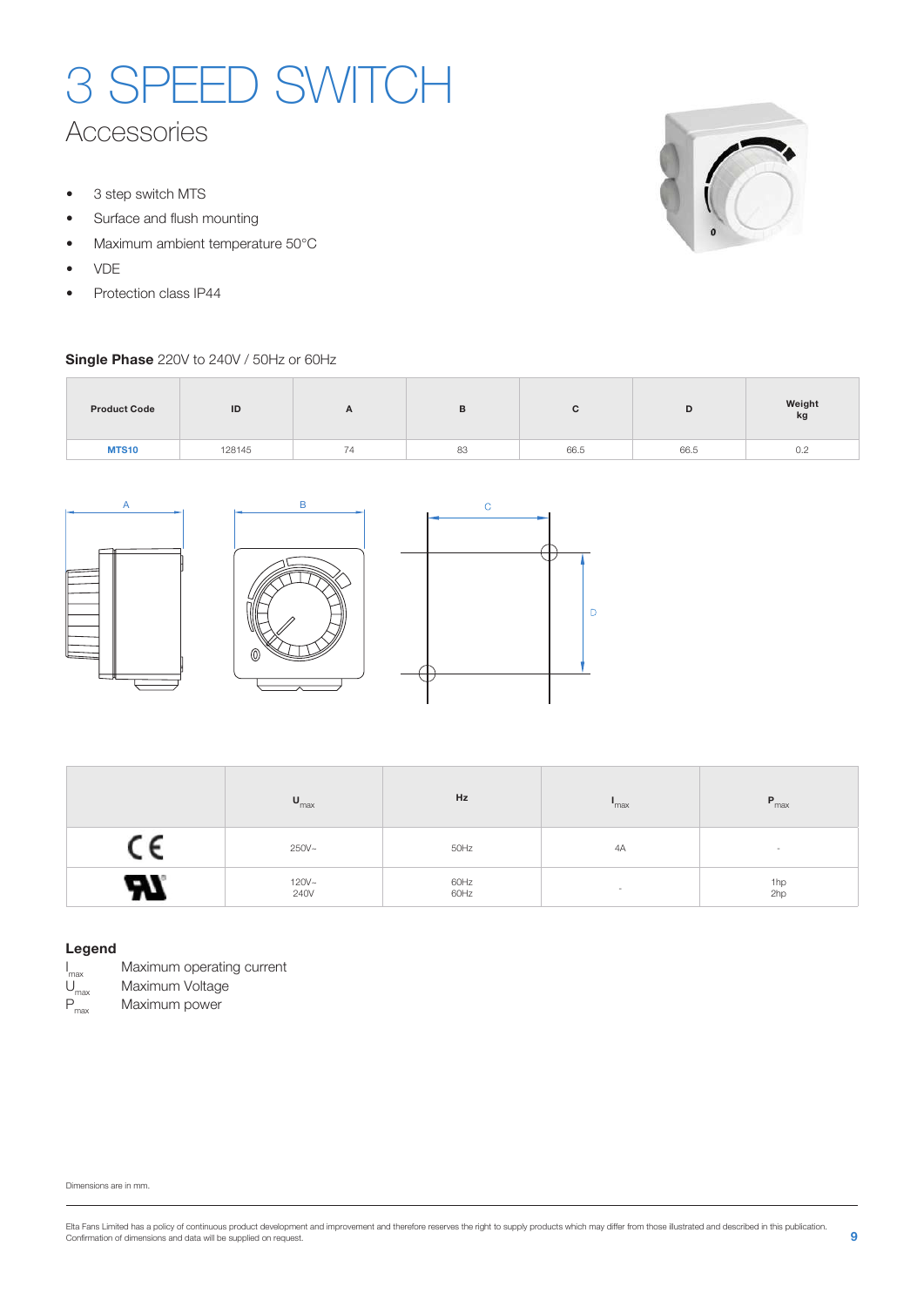## BOX FAN FLEXIBLE **CONNECTOR**

### Accessories

• Fix directly on to spigot

 $\overline{\phantom{a}}$ 

- Provides flexible connection between fan and accessory or duct
- PVC coated polyester with galvanised sheet steel



| Product<br>Code | Fan Dia.<br>A | B   | Weight<br>kg |
|-----------------|---------------|-----|--------------|
| 018-0100-FLEX   | 100           | 150 | 0.2          |
| 018-0125-FLEX   | 125           | 150 | 0.2          |
| 018-0150-FLEX   | 150           | 150 | 0.2          |
| 018-0160-FLEX   | 160           | 150 | 0.2          |
| 018-0200-FLEX   | 200           | 150 | 0.3          |
| 018-0250-FLEX   | 250           | 150 | 0.4          |
| 018-0315-FLEX   | 315           | 150 | 0.5          |



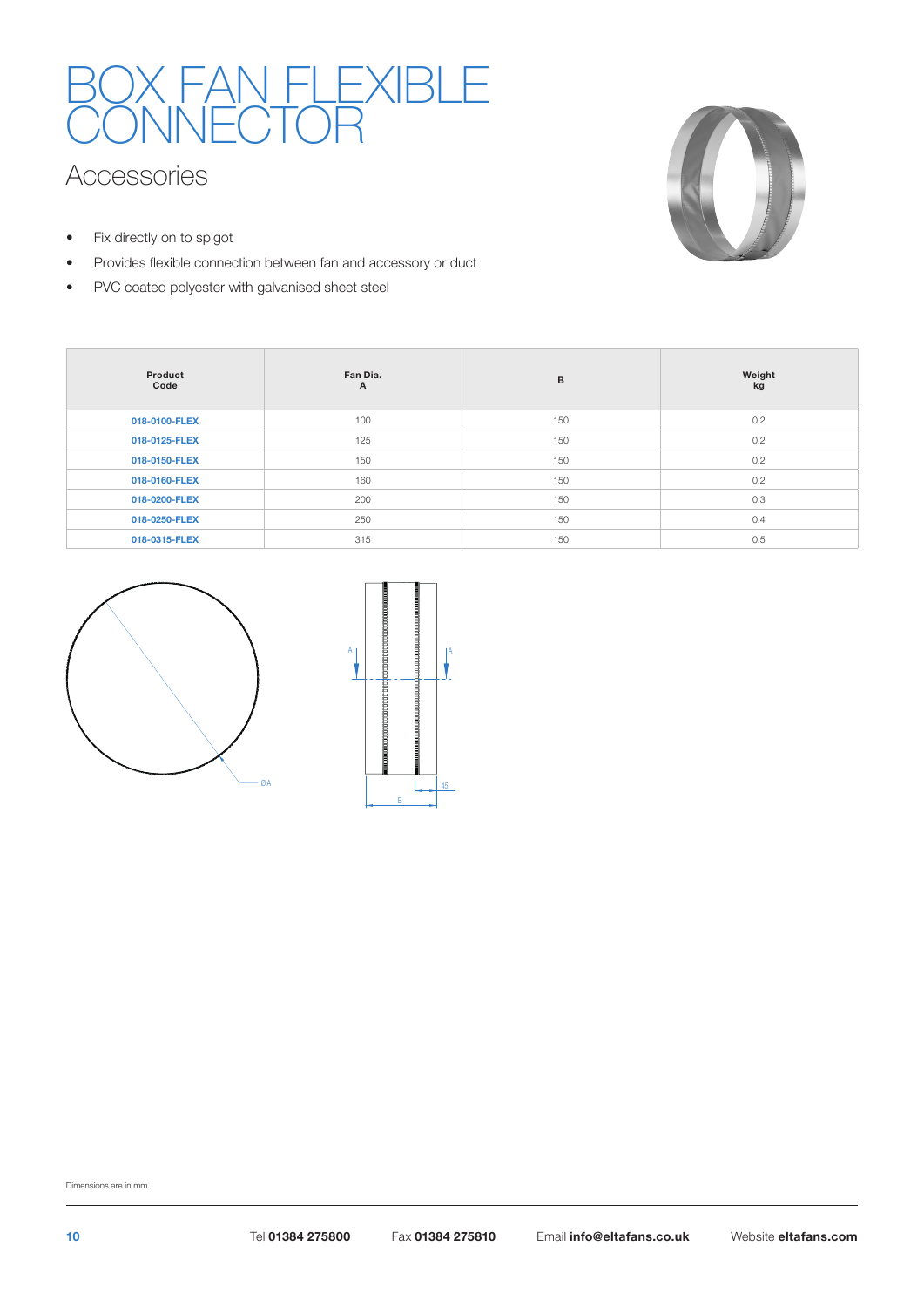

- Prevents reverse flow of air when fan is not operating
- Galvanised sheet steel case
- Spring operated aluminium sheet blades



| Product<br>Code | Fan Dia.<br>A | B   | C   | Weight<br>kg |
|-----------------|---------------|-----|-----|--------------|
| 018-100-DAMPER  | 100           | 90  | 100 | 0.2          |
| 018-125-DAMPER  | 125           | 90  | 100 | 0.3          |
| 018-150-DAMPER  | 150           | 90  | 110 | 0.3          |
| 018-160-DAMPER  | 160           | 90  | 110 | 0.3          |
| 018-200-DAMPER  | 200           | 125 | 150 | 0.6          |
| 018-250-DAMPER  | 250           | 125 | 190 | 0.6          |
| 018-315-DAMPER  | 315           | 125 | 210 | 1.3          |

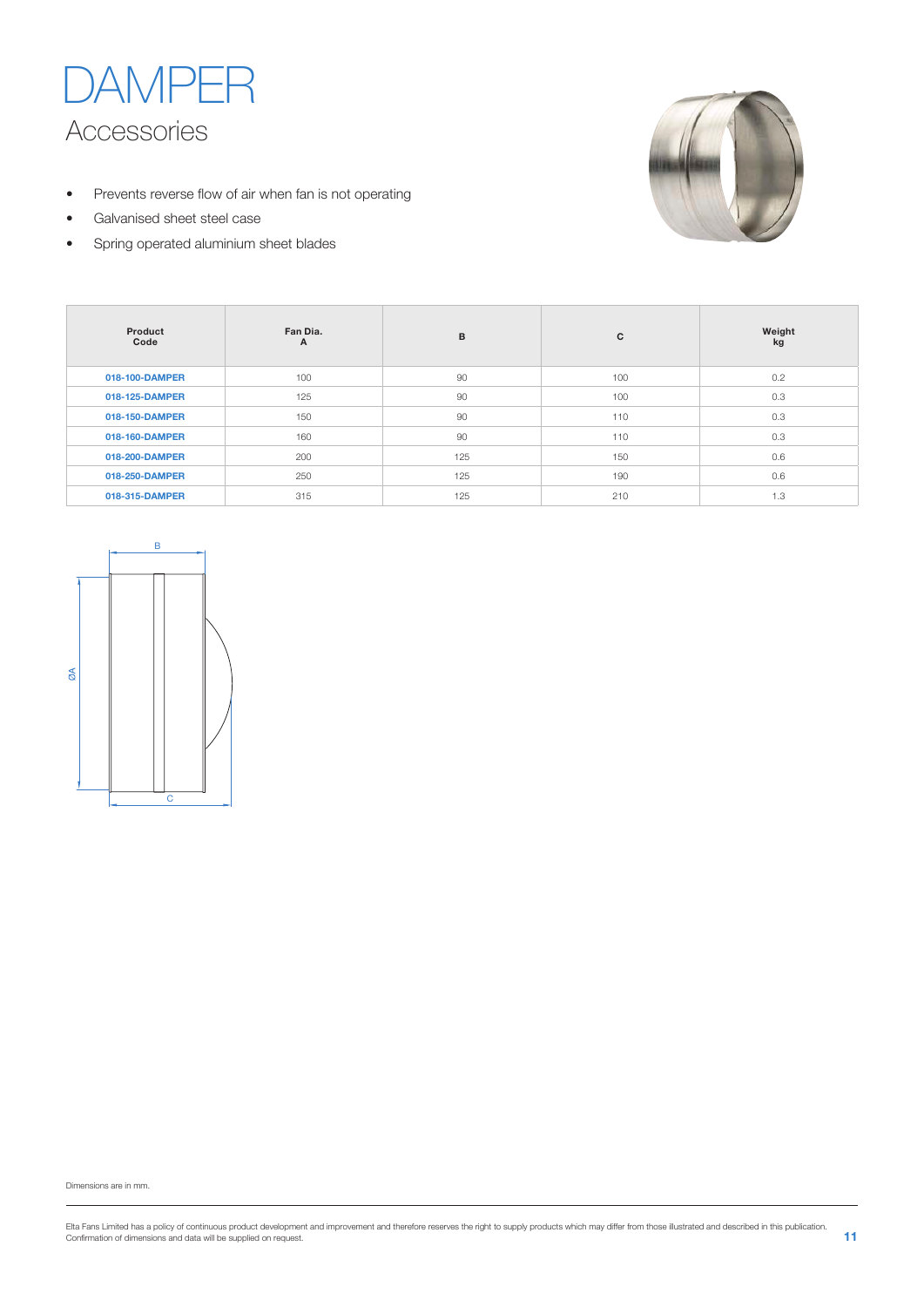### Accessories ELECTRIC HEATER BATTERY



#### **Type**

CV – (E/M) duct heater with casing of Aluzinc-coated sheet steel and stainless steel heater element to EN 1.4301. The duct heaters conform to air tightness class C to EN 15727. Control takes place by an external regulator and sensor that must be ordered separately.

| Product        |     |       |            | Airflow $\mathcal Q$ m <sup>3</sup> /s |              | Weight |  |
|----------------|-----|-------|------------|----------------------------------------|--------------|--------|--|
| Code           | kW  | Phase | <b>Min</b> | Max                                    | $\mathsf{A}$ | kg     |  |
| 018-CV10-06-1M | 0.6 |       | 0.012      | 0.046                                  | 100          | 2.3    |  |
| 018-CV12-12-1M | 1.2 |       | 0.019      | 0.093                                  | 125          | 3.0    |  |
| 018-CV15-27-1M | 2.7 |       | 0.031      | 0.208                                  | 150          | 4.2    |  |
| 018-CV16-21-1M | 2.1 |       | 0.031      | 0.162                                  | 160          | 4.3    |  |
| 018-CV20-30-1M | 3.0 |       | 0.047      | 0.231                                  | 200          | 5.9    |  |
| 018-CV25-30-1M | 3.0 |       | 0.075      | 0.231                                  | 250          | 7.8    |  |
| 018-CV31-30-1M | 3.0 |       | 0.115      | 0.231                                  | 315          | 8.3    |  |



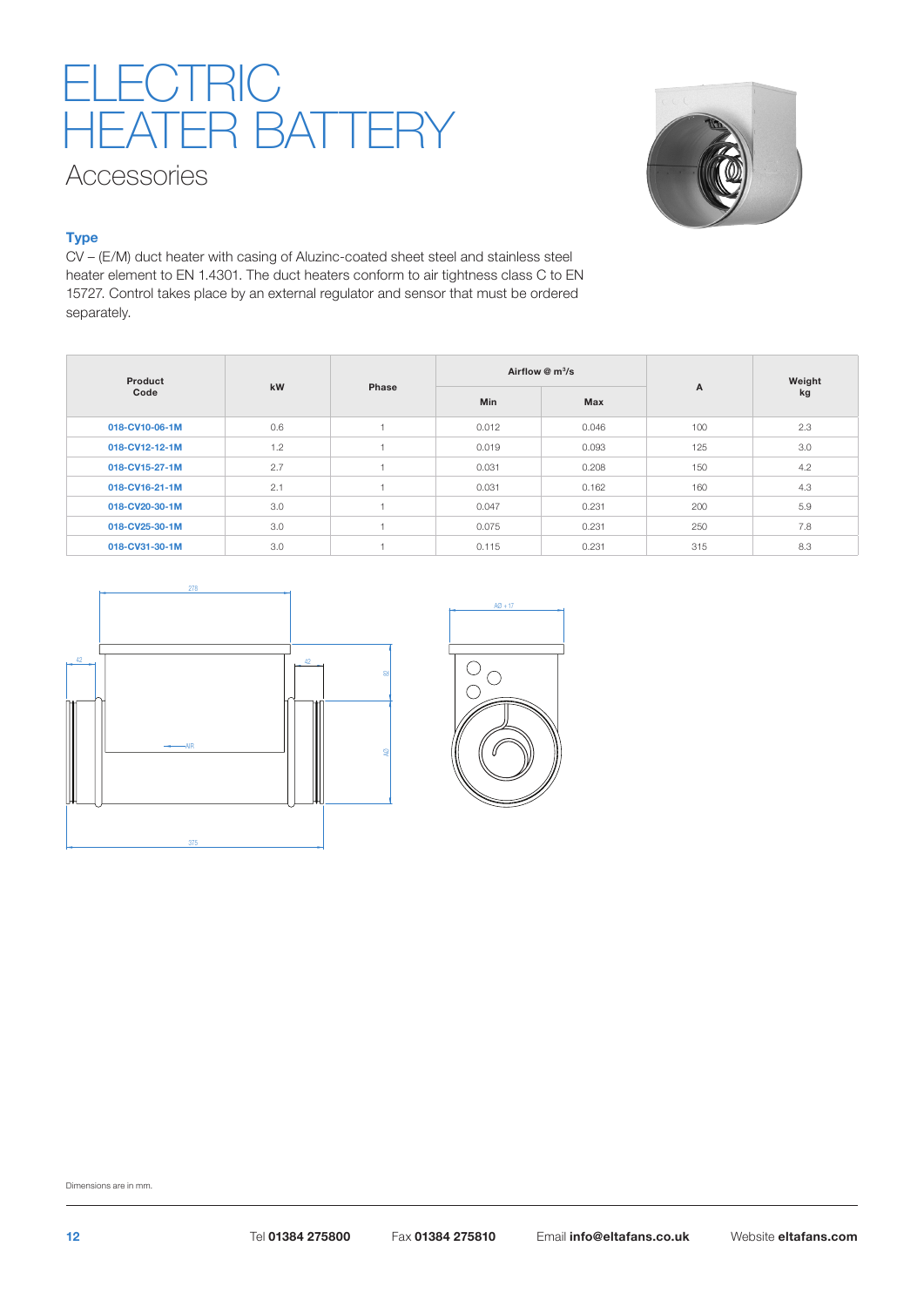



- For quick connection of spigotted fans to circular duct or accessories
- Galvanised steel circular duct clamp with foam lining

| Product<br>Code | <b>Fan Size</b> | A<br>Dia. | B<br>Dia. | Weight<br>kg |
|-----------------|-----------------|-----------|-----------|--------------|
| 018-100-CLAMP   | 100             | 100       | 124       | 0.25         |
| 018-125-CLAMP   | 125             | 125       | 149       | 0.29         |
| 018-150-CLAMP   | 150             | 150       | 174       | 0.33         |
| 018-160-CLAMP   | 160             | 160       | 184       | 0.35         |
| 018-200-CLAMP   | 200             | 200       | 224       | 0.42         |
| 018-250-CLAMP   | 250             | 250       | 274       | 0.49         |
| 018-315-CLAMP   | 315             | 315       | 339       | 0.59         |

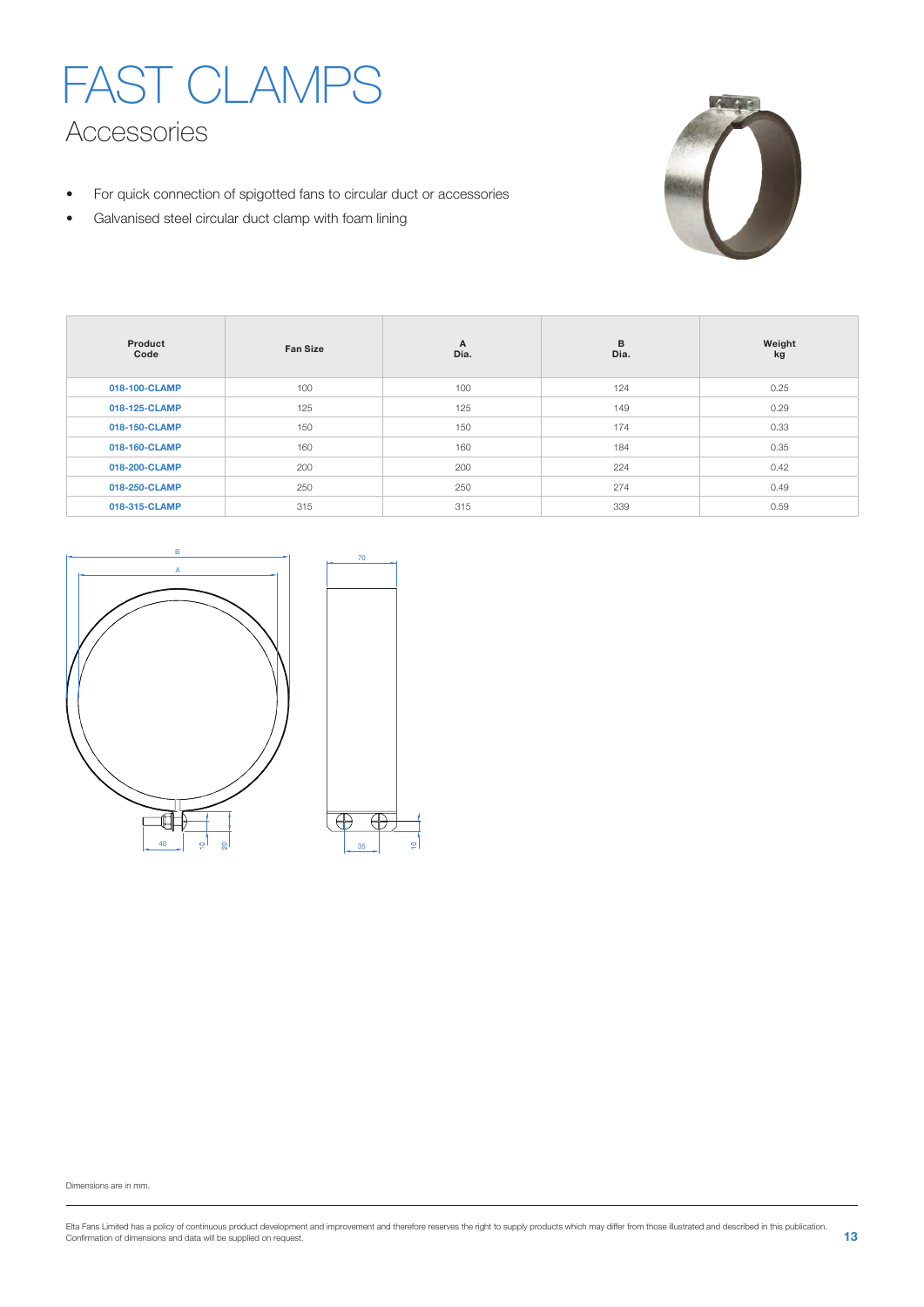### Accessories PANEL FILTE

- Galvanised steel casing
- Filter media to BS EN 779 rating G2 with 85% arrestance
- Filter access with removable panel



| Product<br>Code | Fan Dia, A | B   | C   | D   | Weight<br>kg   |
|-----------------|------------|-----|-----|-----|----------------|
| 018-0100-FILT-P | 100        | 155 | 200 | 200 | $\overline{2}$ |
| 018-0125-FILT-P | 125        | 155 | 200 | 200 | $\overline{2}$ |
| 018-0150-FILT-P | 150        | 155 | 250 | 250 | $\mathbf{2}$   |
| 018-0160-FILT-P | 160        | 155 | 250 | 250 | $\overline{2}$ |
| 018-0200-FILT-P | 200        | 155 | 250 | 250 | $\overline{c}$ |
| 018-0250-FILT-P | 250        | 200 | 300 | 300 | 3              |
| 018-0315-FILT-P | 315        | 300 | 440 | 440 | 8              |

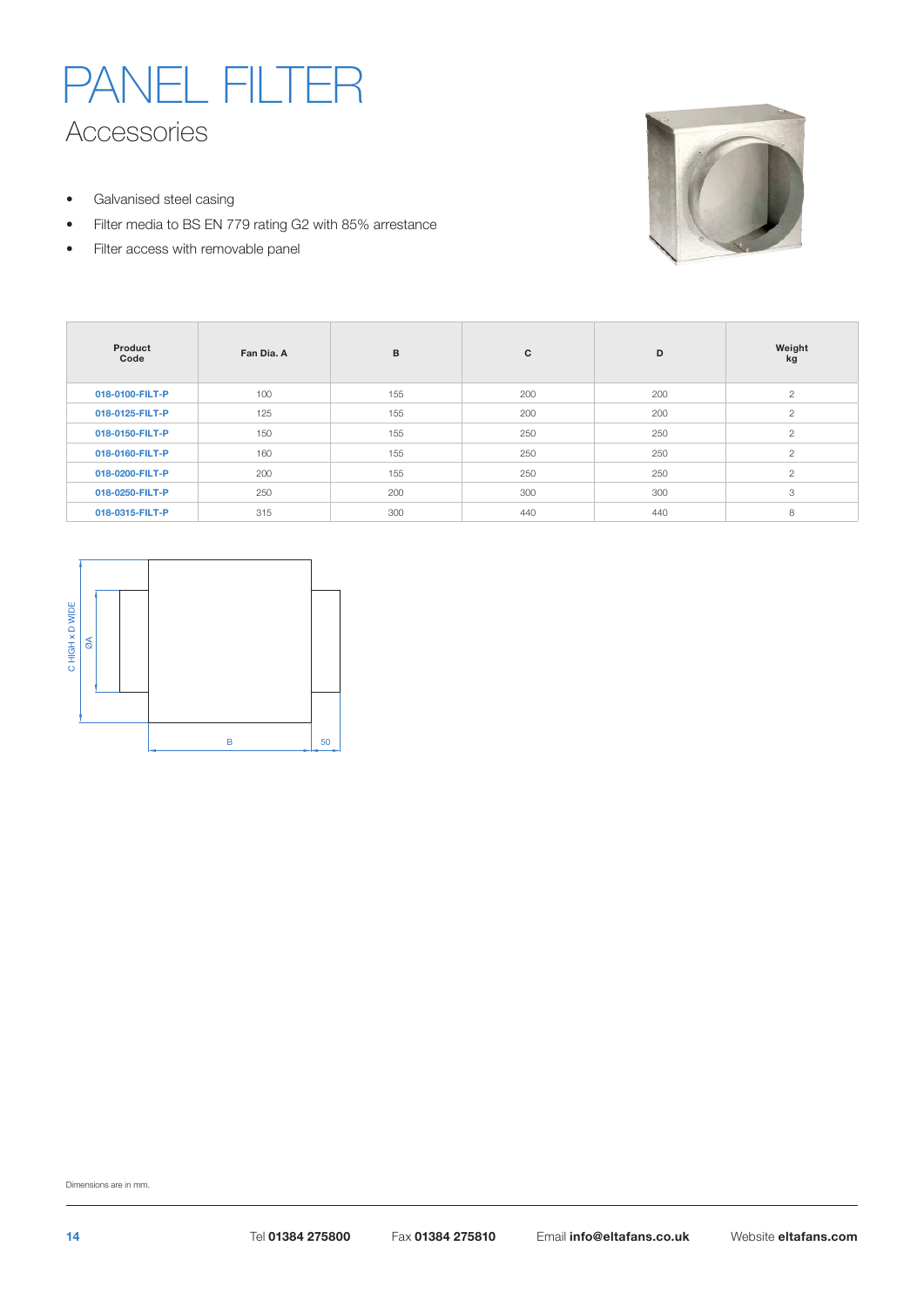

- Small metric range of attenuators with spigot connection
- Ideal for small fans
- Ideal for cross talk elimination
- Ideal for flexible or spiral ducting

#### **Construction**

Both types are rigidly constructed in galvanised sheet steel, with a highly absorbent sound attenuating lining between the outer casing and the inner perforated steel lining. The end faces of the silencer do not have threaded holes for fixings, but has a steel spigot for ease of mounting.

Melinex lined silencers must be used to prevent grease impregnation into the acoustic media for kitchen extract applications as prescribed in DW/172 HVAC Specification For Kitchen Ventilation Systems. For Melinex insertion losses, please contact Elta Fans. Silencers can be provided with differing lengths: 300, 600, 900 and 1200mmm.

#### **Silencer Attenuation**

To determine the sound level of a fan fitted with a silencer, the dynamic insertion loss should be subtracted from the sound power level spectrum (dBW) of the fan. This should be done for the entire octave band mid-frequency spectrum. The fan dBW ratings and silencer attenuation apply equally to in duct applications, with a silencer connected between the fan and the duct system.

#### **Dynamic Insertion Loss**

The silencer attenuation is defined as the "dynamic insertion loss". The values quoted in the tables represent the difference between the sound power level of a fan and silencer combination (dBW) and that of the fan alone (dBW). The dynamic insertion losses shown are the attenuations recorded under ideal working conditions. The achieved attenuation will vary according to the air velocity and flow pattern in the airways. Noise regeneration can occur at higher velocities, especially in EP silencers.

#### **Square / Rectangular Silencers**

In highly noise sensitive areas, where the circular silencers cannot achieve the necessary attenuation levels, Elta Fans can design and build optional splitter silencers for greater effect.

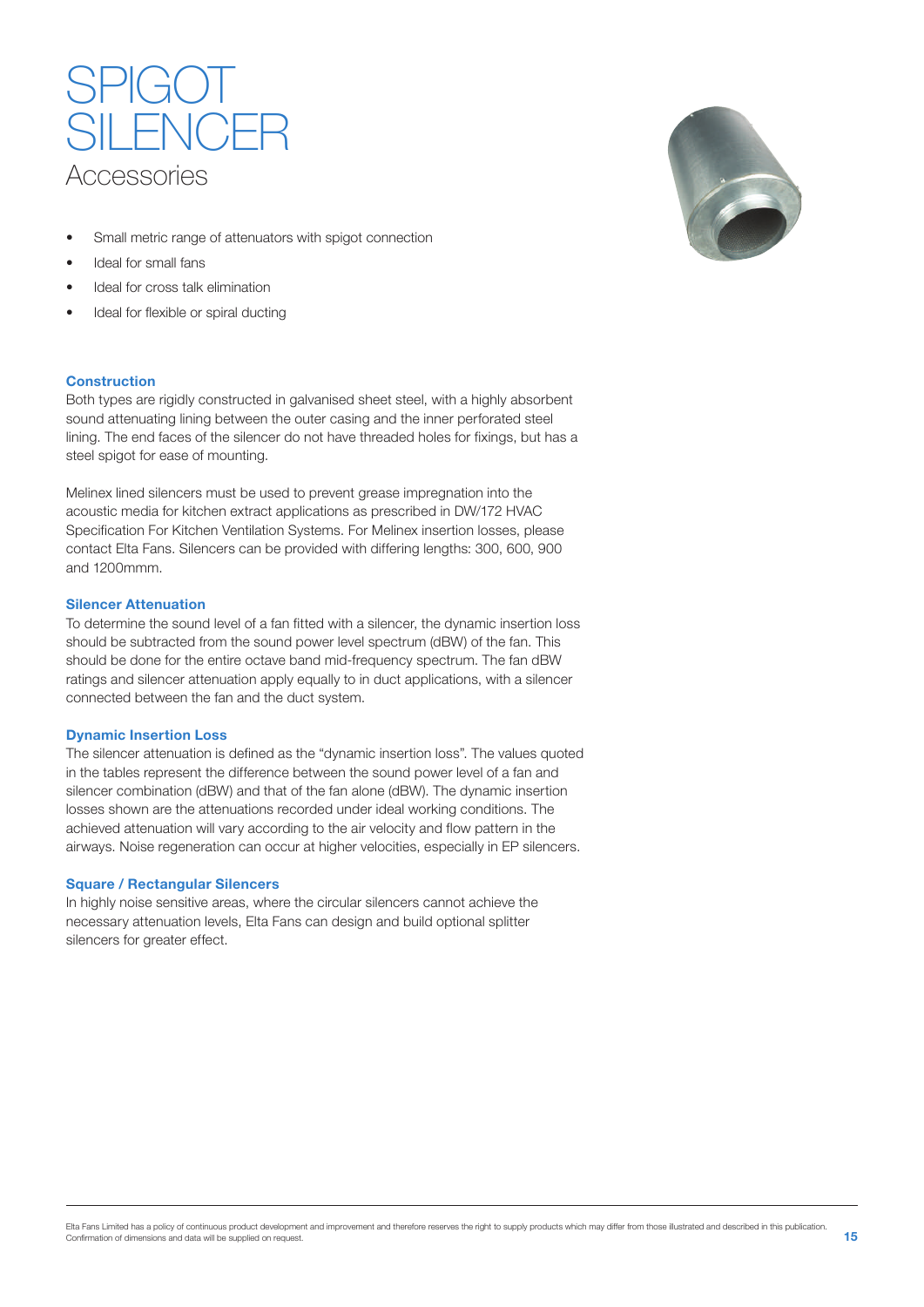### Dynamic Insertion Loss **SPIGOT** SILENCER

| Product      |        |       |       |       |       | Insertion Loss @ Octave band (Hz) |       |       |           |
|--------------|--------|-------|-------|-------|-------|-----------------------------------|-------|-------|-----------|
| Code         | Length | 63    | 125   | 250   | 500   | 1K                                | 2K    | 4K    | <b>8K</b> |
| 068-0100-JF1 | 300mm  | -3    | $-4$  | $-9$  | $-17$ | $-23$                             | $-26$ | $-25$ | $-14$     |
| 068-0100-JF2 | 600mm  | $-5$  | -8    | $-15$ | $-33$ | $-39$                             | $-40$ | $-36$ | $-20$     |
| 068-0100-JF3 | 900mm  | $-10$ | $-13$ | $-21$ | $-40$ | $-45$                             | $-40$ | $-36$ | $-24$     |
| 068-0100-JF4 | 1200mm | $-12$ | $-15$ | $-23$ | $-42$ | $-47$                             | $-42$ | $-38$ | $-26$     |
| 068-0125-JF1 | 300mm  | -3    | -3    | -8    | $-16$ | $-21$                             | $-24$ | $-22$ | $-12$     |
| 068-0125-JF2 | 600mm  | $-4$  | -8    | $-13$ | $-30$ | $-35$                             | $-35$ | $-31$ | $-15$     |
| 068-0125-JF3 | 900mm  | -9    | $-12$ | $-18$ | $-37$ | $-41$                             | $-38$ | $-34$ | $-20$     |
| 068-0125-JF4 | 1200mm | $-11$ | $-15$ | $-21$ | $-40$ | $-46$                             | $-41$ | $-36$ | $-23$     |
| 068-0150-JF1 | 300mm  | -3    | -3    | $-6$  | $-14$ | $-19$                             | $-23$ | $-22$ | $-11$     |
| 068-0150-JF2 | 600mm  | $-4$  | $-7$  | $-12$ | $-23$ | $-30$                             | $-36$ | $-31$ | $-15$     |
| 068-0150-JF3 | 900mm  | -8    | $-9$  | $-15$ | $-31$ | $-37$                             | $-37$ | $-34$ | $-18$     |
| 068-0150-JF4 | 1200mm | $-10$ | $-14$ | $-17$ | $-34$ | $-41$                             | $-40$ | $-36$ | $-20$     |
| 068-0160-JF1 | 300mm  | -3    | $-3$  | $-6$  | $-14$ | $-19$                             | $-23$ | $-22$ | $-11$     |
| 068-0160-JF2 | 600mm  | $-4$  | $-7$  | $-12$ | $-23$ | $-29$                             | $-35$ | $-30$ | $-15$     |
| 068-0160-JF3 | 900mm  | -8    | $-9$  | $-15$ | $-31$ | $-37$                             | $-37$ | $-34$ | $-18$     |
| 068-0160-JF4 | 1200mm | $-10$ | $-14$ | $-18$ | $-33$ | $-40$                             | $-39$ | $-35$ | $-18$     |
| 068-0200-JF1 | 300mm  | $-2$  | -3    | $-6$  | $-13$ | $-17$                             | $-20$ | $-18$ | -9        |
| 068-0200-JF2 | 600mm  | $-4$  | -6    | $-10$ | $-20$ | $-27$                             | -32   | $-20$ | $-11$     |
| 068-0200-JF3 | 900mm  | $-7$  | $-9$  | $-14$ | $-32$ | $-39$                             | $-36$ | $-26$ | $-15$     |
| 068-0200-JF4 | 1200mm | $-10$ | $-12$ | $-17$ | $-35$ | $-41$                             | $-44$ | $-28$ | $-16$     |
| 068-0250-JF1 | 300mm  | $-2$  | $-3$  | $-6$  | $-12$ | $-16$                             | $-19$ | $-17$ | -8        |
| 068-0250-JF2 | 600mm  | -3    | -6    | $-10$ | $-19$ | $-25$                             | $-29$ | $-18$ | $-10$     |
| 068-0250-JF3 | 900mm  | $-5$  | -8    | $-12$ | $-24$ | -30                               | $-30$ | $-22$ | $-14$     |
| 068-0250-JF4 | 1200mm | $-7$  | $-10$ | $-15$ | $-31$ | -37                               | $-38$ | $-26$ | $-15$     |
| 068-0315-JF1 | 300mm  | $-1$  | -3    | -6    | $-12$ | $-15$                             | $-18$ | $-16$ | $-8$      |
| 068-0315-JF2 | 600mm  | -3    | $-5$  | -8    | $-16$ | $-21$                             | $-22$ | $-16$ | $-14$     |
| 068-0315-JF3 | 900mm  | $-4$  | $-7$  | $-10$ | $-20$ | $-31$                             | $-28$ | $-17$ | $-14$     |
| 068-0315-JF4 | 1200mm | $-6$  | -9    | $-14$ | $-23$ | $-32$                             | $-32$ | $-18$ | $-15$     |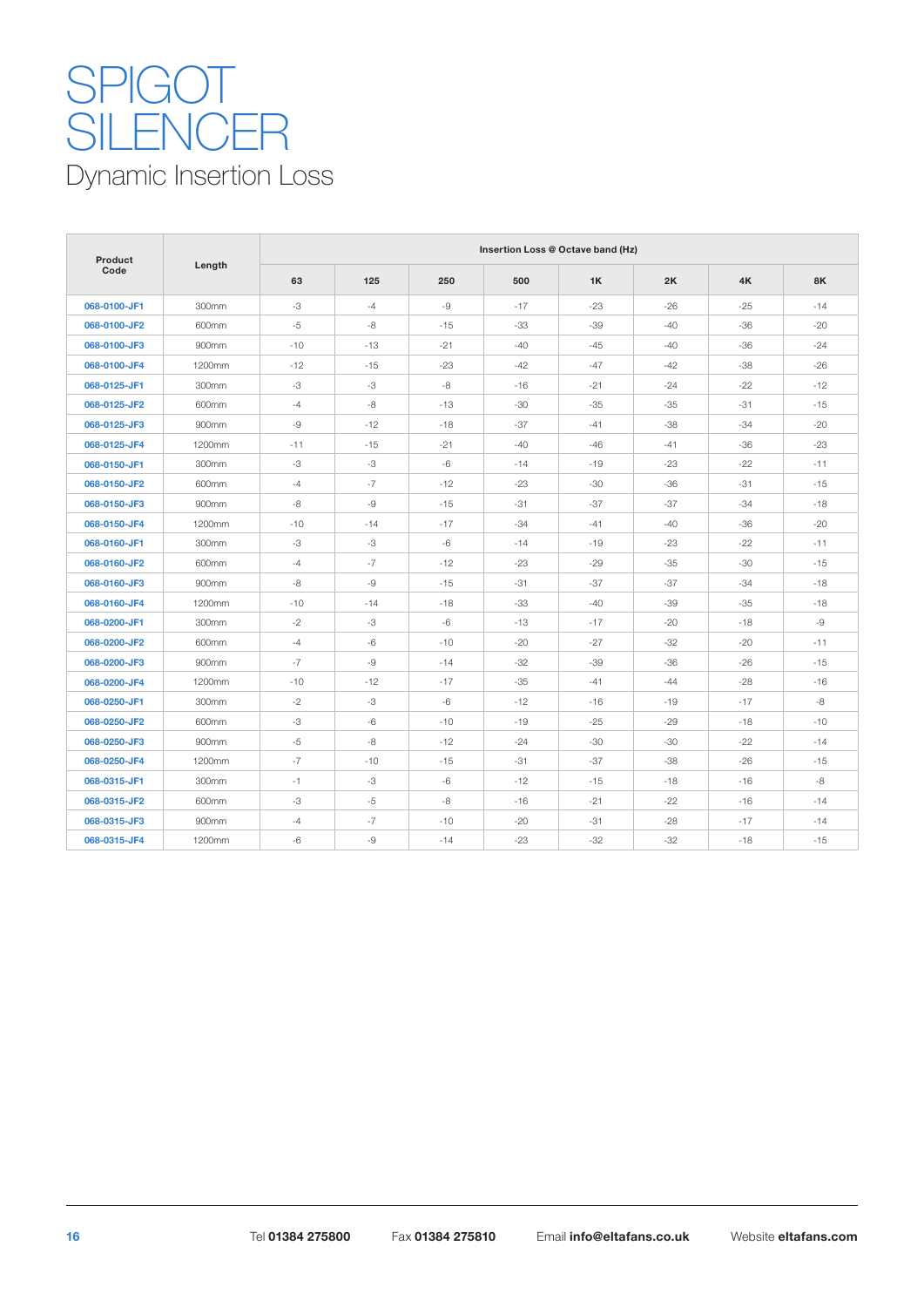### Dimensional Data **SPIGOT** SILENCER

| <b>Product Code</b> | Fan Dia. | A   | в   | c    | D  | Weight<br>kg |
|---------------------|----------|-----|-----|------|----|--------------|
| 068-0100-JF1        | 100      | 98  | 204 | 300  | 40 | 2.5          |
| 068-0100-JF2        | 100      | 98  | 204 | 600  | 40 | 4.6          |
| 068-0100-JF3        | 100      | 98  | 204 | 900  | 40 | 6.7          |
| 068-0100-JF4        | 100      | 98  | 204 | 1200 | 40 | 8.7          |
| 068-0125-JF1        | 125      | 123 | 230 | 300  | 40 | 2.9          |
| 068-0125-JF2        | 125      | 123 | 230 | 600  | 40 | 5.4          |
| 068-0125-JF3        | 125      | 123 | 230 | 900  | 40 | 7.8          |
| 068-0125-JF4        | 125      | 123 | 230 | 900  | 40 | 10.2         |
| 068-0150-JF1        | 150      | 148 | 255 | 300  | 40 | 3.4          |
| 068-0150-JF2        | 150      | 148 | 255 | 600  | 40 | 6.1          |
| 068-0150-JF3        | 150      | 148 | 255 | 900  | 40 | 8.9          |
| 068-0150-JF4        | 150      | 148 | 255 | 1200 | 40 | 11.6         |
| 068-0160-JF1        | 160      | 158 | 265 | 300  | 40 | 3.5          |
| 068-0160-JF2        | 160      | 158 | 265 | 600  | 40 | 6.4          |
| 068-0160-JF3        | 160      | 158 | 265 | 900  | 40 | 9.3          |
| 068-0160-JF4        | 160      | 158 | 265 | 1200 | 40 | 12.2         |
| 068-0200-JF1        | 200      | 198 | 305 | 300  | 40 | 4.2          |
| 068-0200-JF2        | 200      | 198 | 305 | 600  | 40 | 7.6          |
| 068-0200-JF3        | 200      | 198 | 305 | 900  | 40 | 11.0         |
| 068-0200-JF4        | 200      | 198 | 305 | 1200 | 40 | 14.5         |
| 068-0250-JF1        | 250      | 248 | 355 | 300  | 40 | 5.0          |
| 068-0250-JF2        | 250      | 248 | 355 | 600  | 40 | 9.1          |
| 068-0250-JF3        | 250      | 248 | 355 | 900  | 40 | 13.2         |
| 068-0250-JF4        | 250      | 248 | 355 | 1200 | 40 | 17.3         |
| 068-0315-JF1        | 315      | 313 | 420 | 300  | 40 | 6.1          |
| 068-0315-JF2        | 315      | 313 | 420 | 600  | 40 | 11.1         |
| 068-0315-JF3        | 315      | 313 | 420 | 900  | 40 | 16.1         |
| 068-0315-JF4        | 315      | 313 | 420 | 1200 | 40 | 21.0         |

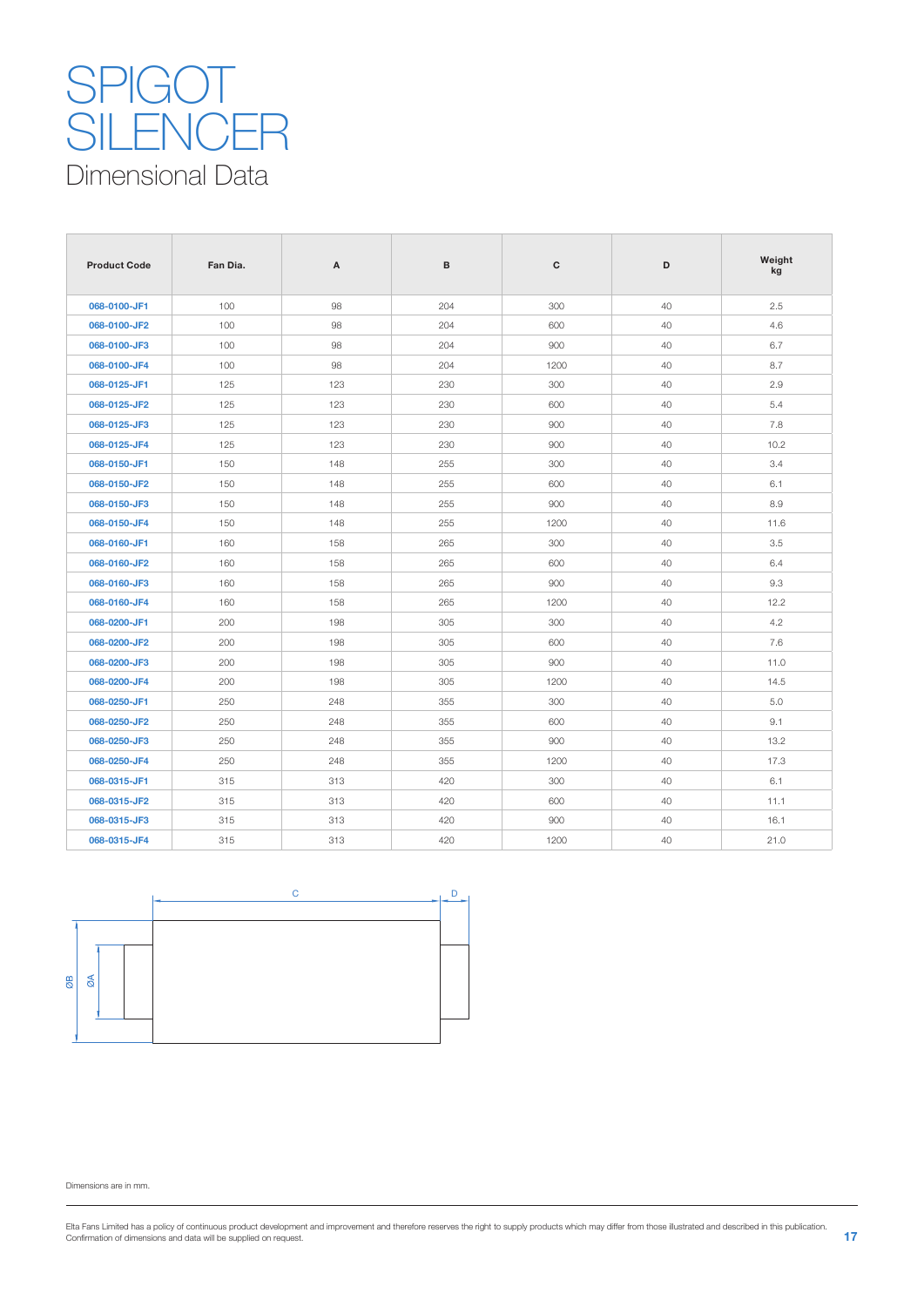### **Accessories** JSFORI  $\mathcal{L}(\lambda)$

- IP40 enclosure
- Five speed stepped control
- Illuminated on/off switch (single phase units only)
- Fitted Motor Protection type D MCB (single phase units only)
- Suitable for operating temperatures up to 40°C
- Ideal for environments where noise is a primary consideration as these controls do not create magnetic hum associated with some step-less forms of speed control

#### **Features & Benefits**

A range of transformer voltage controllers used to provide five speed step control of single phase or three phase motors where the peak current of the motor does not exceed the rating of the controller. Speed control is via selector switch. Single phase units are complete with illuminated on/off switch.

#### **Single Phase** 220V to 240V / 50Hz

| Product  | <b>Max Peak</b>     | Weight | IP     |
|----------|---------------------|--------|--------|
| Code     | <b>Current Amps</b> | kg     | Rating |
| 149-TC12 |                     |        | IP40   |

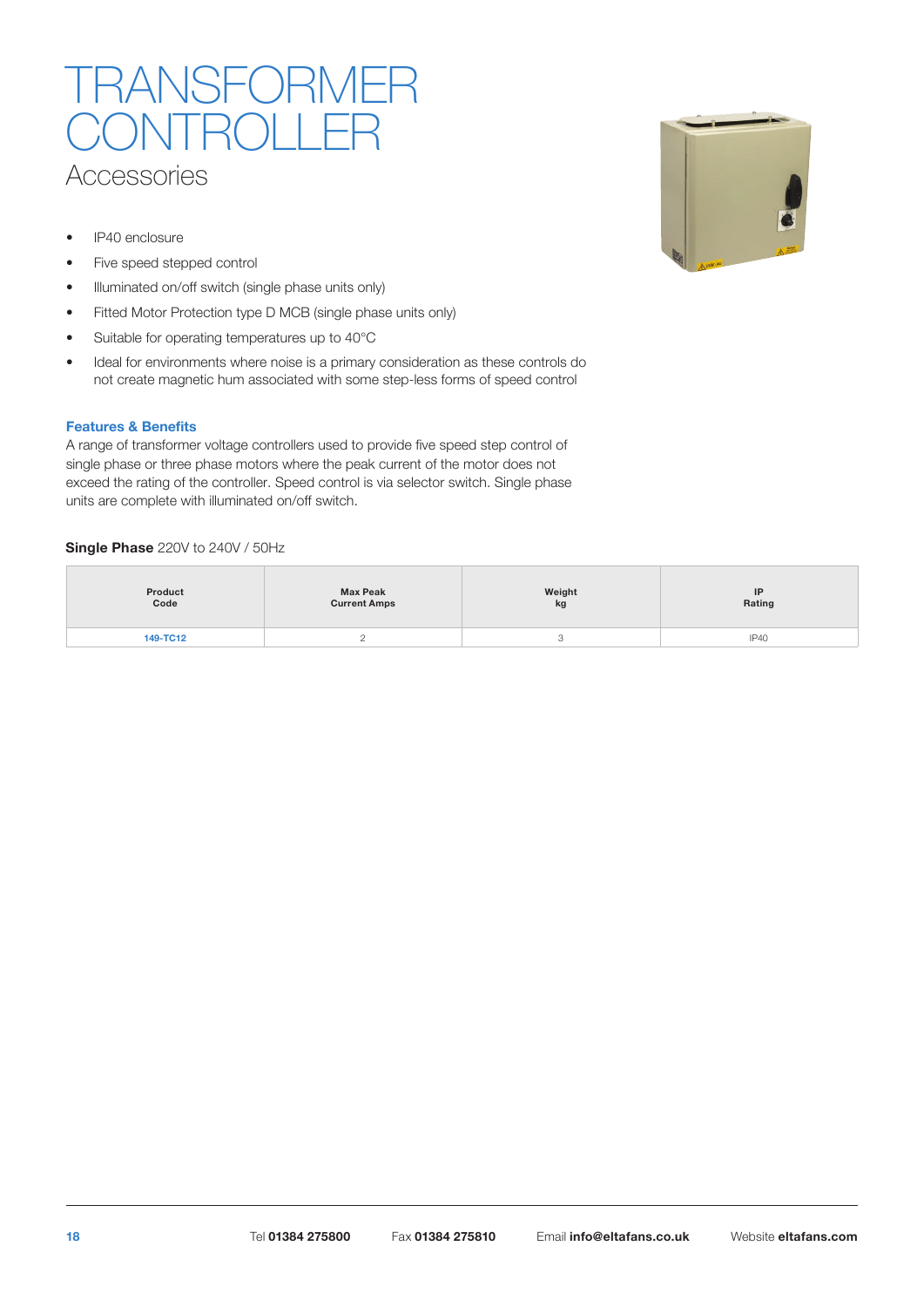## **JETFLOW HIT**

**Notes**